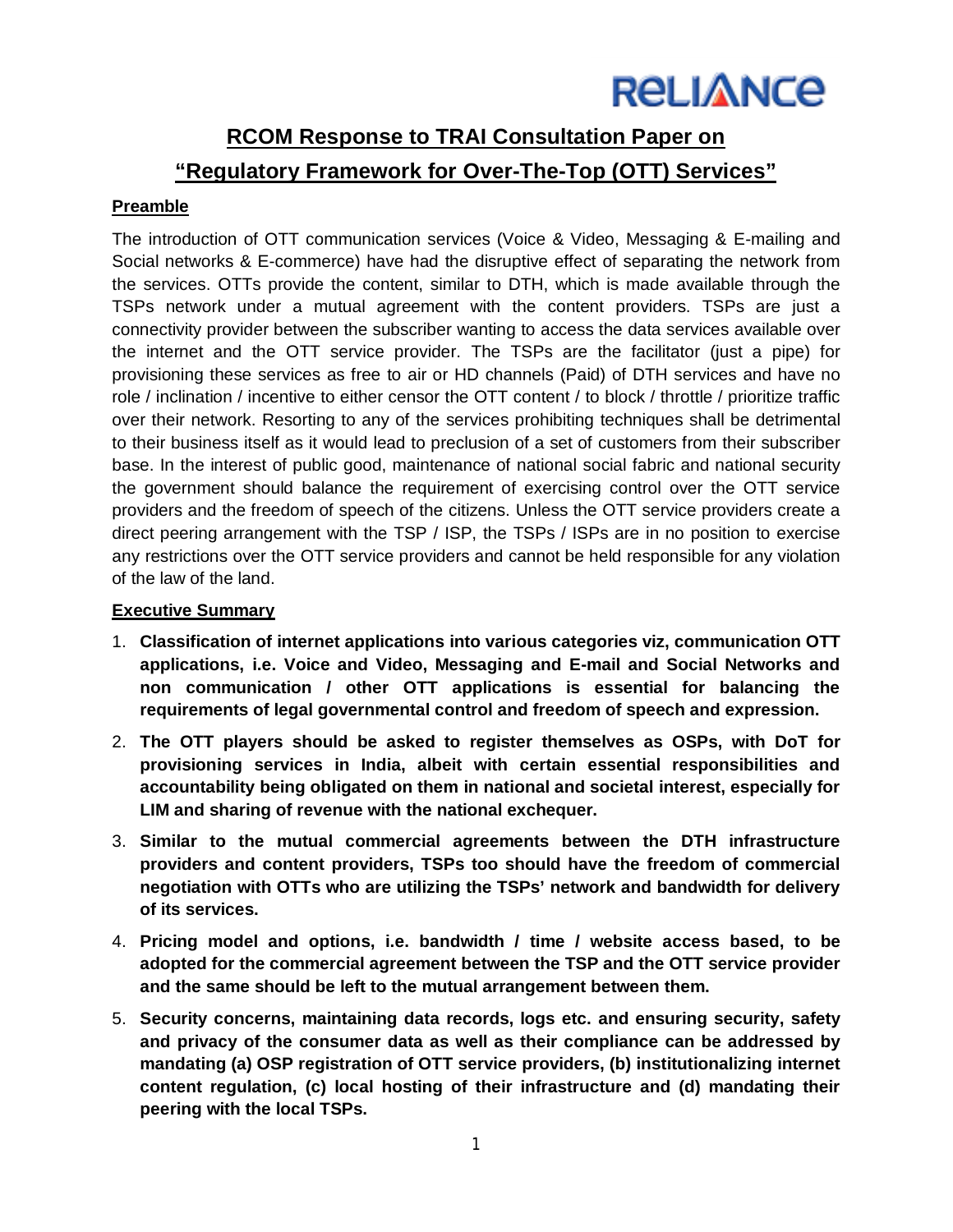- 6. **Bilateral agreements and working out of suitable charters at international forums like WTO, etc, should be explored for exchange and free flow of information, taxes and ensuring regulatory compliances by OTT service providers.**
- 7. **'Net Neutrality' should construe that all data traffic over the data network and services eco-system should be treated equally. All stakeholders in the data network and services eco-system should not be permitted to block / throttle / prioritize any data traffic.**
- 8. **Net neutrality should be advocated and enforced over the entire ecosystem for internet services within India and all endeavours should be made for ensuring its compliance across the globe.**
- 9. **Price based product differentiation should be permitted as it is important for inducing competition, data packs on account of the speed of access, data volumes, time of day, other criteria basis Customer discretion and preferences and provisioning cost free services should be construed as legitimate and normal product offering business strategy from the TSP.**
- 10. **The regulation for permitting business entities to have a toll free service should be applied ubiquitously across the entire communication eco-system.**
- 11. **The OTT based tariff plans that afford the flexibility of making the consumer pay for his preferred usage only are advantageous to the consumers.**
- 12. **Imposition of any restriction on the content over the internet is the purview of the government and the TSPs should not be made responsible for the same.**
- 13. **The existing fair usage policy of reduction of access speed beyond a certain data usage, congestion management, traffic restrictions imposed by the Government / LEA agencies and prioritization of emergency communications are considered reasonable and consistent with a pragmatic approach and should be the only form of discrimination or traffic management practices that is permitted.**
- 14. **TSPs can be mandated to self certify and publish traffic management techniques which are mandated by Government / LEA authorities / as required for ensuring unequivocal and equal QoS on their networks for different OTT applications to ensure transparency and a fair regulatory regime.**
- 15. **CAPs should be asked to bear the network upgradation costs; if not directly with the TSPs, they can be asked to contribute to the USOF for the same.**
- 16. **Classifying OTT services as BuTS shall negate the advantage of a net neutral environment and shall be an inhibitor for innovations.,**
- 17. **For encouraging development and deployment of India specific OTT apps, the government is suggested to (a) promulgate and enforce net neutrality, (b) provide special incentives for developing apps in local vernacular, (c) classify startups as SMEs, (d) create of Centers of Excellence (CoE) in universities as a PPP initiative, (e) reduce customs duty on hardware (server) imports, (f) encourage local and**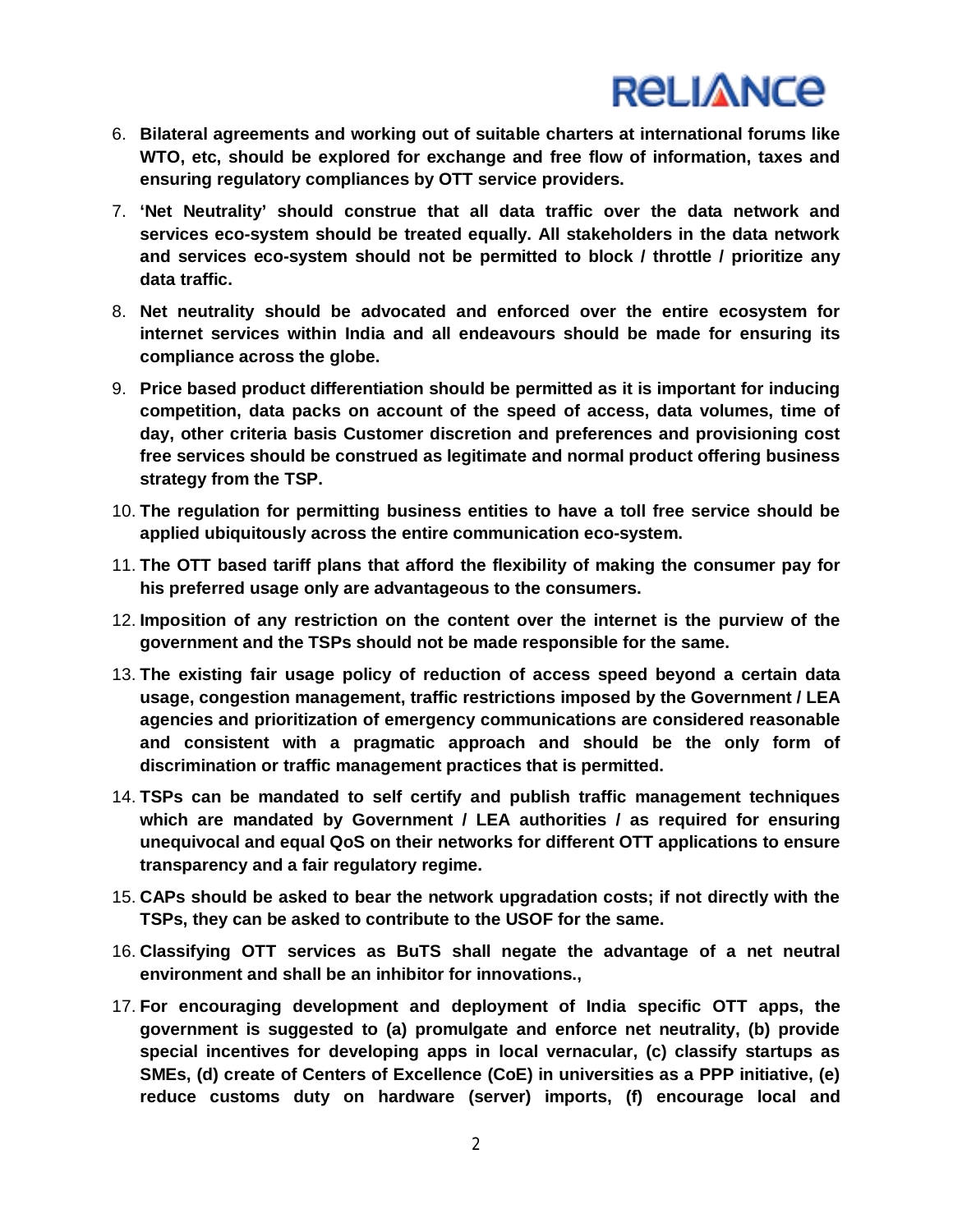**indigenous CPE manufacturing, (g) provide initial tax breaks for India specific OTT service providers and (h) provision subsidized power for the initial incubation and nascent stage of the OTT services.**

- 18. **Presently, there is no need to regulate the subscription charges for OTT communication services as the OTT service providers are not charging anything from the customers.**
- 19. **Non-communication OTT players should be treated as the existing VAS providers and regulations applicable to VAS providers should also be applicable to them.**

### **Detailed Response**

**Question 1: Is it too early to establish a regulatory framework for OTT services, since internet penetration is still evolving, access speeds are generally low and there is limited coverage of high-speed broadband in the country? Or, should some beginning be made now with a regulatory framework that could be adapted to changes in the future? Please comment with justifications.**

### **Our Response**

**Yes, a start can be made now itself with a regulatory framework for OTT services that could be adapted to changes in the future.**

- 1. OTT services and internet penetration have a symbiotic relationship in ensuring each other's proliferation. Despite the aggressive participation of TSPs in the auction of 3G BWA spectrum, held in 2010, and the subsequent expansion of the data network footprint, the current situation of internet penetration might appear to be at an evolutionary stage, but the feverish pace with which OTT services are being adopted by the consumers, the day is not far when the existing broadband speeds would be the minimum benchmark for data services.
- 2. Riding on the vast Indian telecom services network, **India has become the largest market for some of the mass communication OTT services like Facebook, LinkedIn, Google services, etc. Certain other factors that are catalyzing the adoption of OTT services are as follows,**
	- 2.1. **Digital India Initiative.** The ambitious 'Digital India Program' of the government of India is surely going to have multiple payoffs in terms of increasing the network speeds as well as acting as a catalyst for increasing the digital and cyber space awareness of the citizens of India. Governmental services apart, it is the OTT services which shall be adopted and utilized by most of the citizens, once they are digitally literate.
	- 2.2. **Youthful Population.** The youthful Indian population, which is 65% under 35 yrs of age, is at the forefront of this upswing in adoption of internet services. Aided by the increasing affordability of smart devices, omnipresent and at all times availability of entertainment material, ease of online shopping and payment options coupled with the social networking forums that offer instant global connectivity form an interesting proposition for this segment of internet users prodding them to constantly upgrade themselves from being **'Always on'** to being **'Always Logged on'** resulting in ever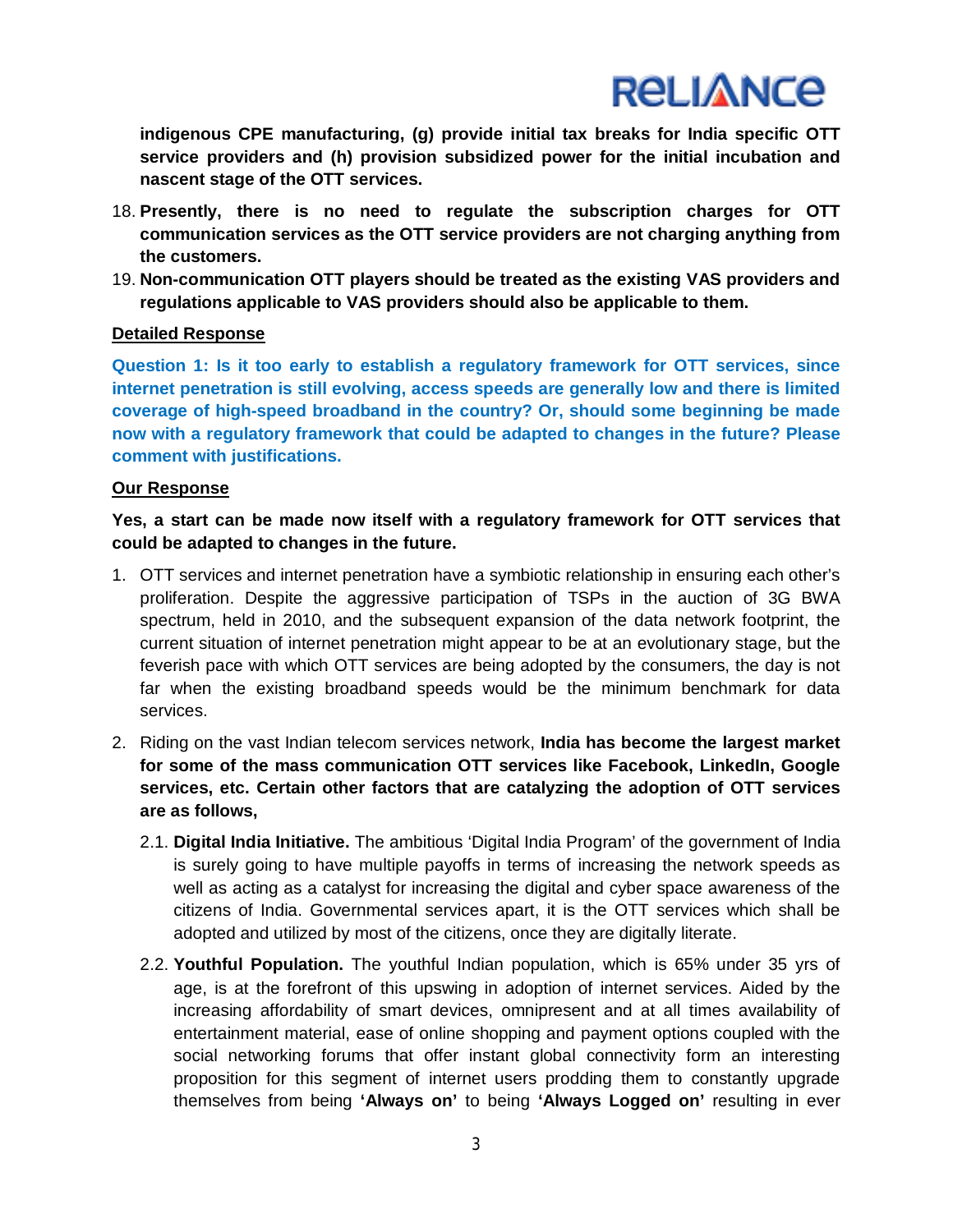

increasing loading of the TSPs' network and prompting the TSPs to provision quality broadband services.

- 2.3. **Consumer Trends.** If the statistics of the Indian telecom data services market are observed carefully, it emerges that the total internet services subscription has risen by 23% Y-o-Y from Jun 2013 to Jun 2014 and almost 93% of this is dominated by subscribers accessing the net from the mobile devices. Also, for the same period, the number of subscribers who accessed internet using mobile services rose by approx 27% and this trend is going to accelerate further in the years to come and is going to result in increased adoption of OTT services.
- 2.4. **Smart Devices Proliferation.** With the online availability of TV, video, music, radio, shopping, social media, and payment services, proliferation of smart phones and tablets is occurring at an unprecedented rate. Recent launches of affordable and good quality smart phones by Motorola, ASUS, Gionee, Red MI and even Microsoft, etc have only accelerated the adoption of OTT services.

### **Our Recommendation**

3. In view of the facts enumerated above, the fast paced adoption of OTT services points to a totally different scenario in the future. The current trends clearly indicate that OTT services are being adopted fervently by the consumers in India and their inflection point vis-à-vis classical telecom services is not far. Hence, **a case is indeed made out for initiating their regulation which can be adapted as the need arises later.**

**Question 2: Should the OTT players offering communication services (voice, messaging and video call services) through applications (resident either in the country or outside) be brought under the licensing regime? Please comment with justifications.**

#### **&**

**Question 17: If the OTT communication service players are to be licensed, should they be categorised as ASP or CSP? If so, what should be the framework? Please comment with justifications.**

#### **Our Response**

**Mandating registration, with DoT with certain obligatory regulatory compliances, of the OTT players offering communication services (voice, messaging and video call services) through applications (resident either in the country or outside) is recommended.**

**OTT service providers can be classified as OSPs as the services they provide, including communication services, are just applications over the data network.**

1. The Diasporas across the world have adopted OTT services at a rapid pace due to their ability to fulfill the requirements of the modern society like instant text based chat, instant exchange of photographs / videos, ability to find and connect together long lost friends and acquaintances, etc. The services were conceptualized based on the need and for the good of the society. These were innovations of the fertile minds of young students, without any initial business case modeling about their revenue earning potential. Their subsequent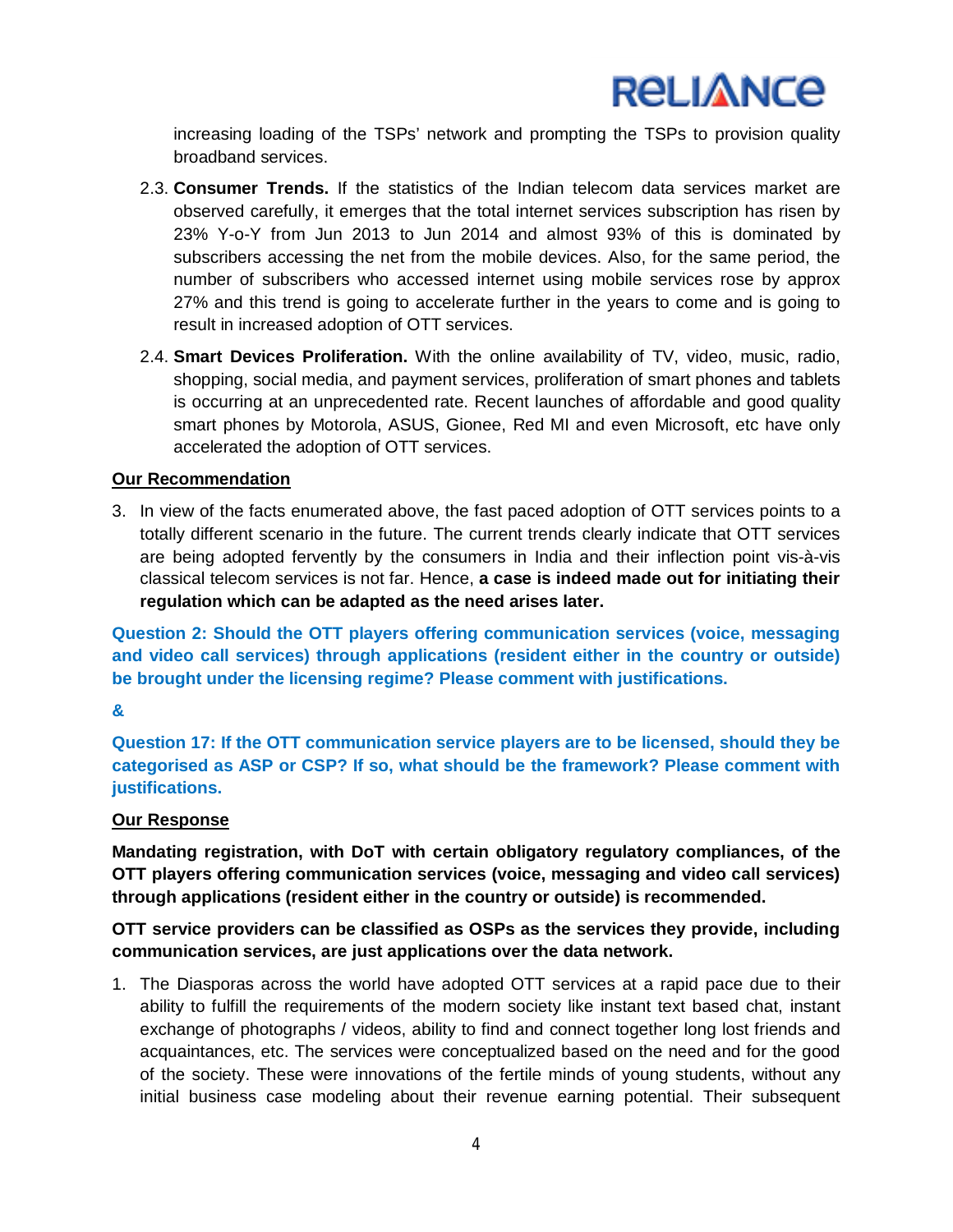conversion into entrepreneurs was totally dependent on the level of adoption of these services. **This transformation of telecom services has been possible due to the fact that the OTT service providers worked in an environment free of any restrictions on their services, in the form of licenses.**

- 2. **Content and Application Differentiation.** Internet is just an enabler / platform for hosting and accessing data services. Due to the versatility of data services that can be offered using the internet, it is imperative that these services being provisioned over the internet be classified in various categories like communication OTT services and non-communication / other OTT services as has been done in this paper itself. The communication services can be further sub divided into three categories, viz, Voice and Video, Messaging and E-mail and Social Networks. This is essential from the point of view of communication OTT services ability to influence the public opinion as has been witnessed in the recent campaign against this paper itself. Promulgating differential levels of control for each category of OTT services would be firstly, important to continue provisioning an open and unrestricted environment for the non communication OTT services. Secondly, it is also important to have legal governmental control over communication OTT services for safe guarding legitimate public and national interests while balancing the freedom of speech and expression of the citizens. Therefore, **classification of internet applications into various categories viz, communication OTT applications, i.e. Voice and Video, Messaging and E-mail and Social Networks and non communication / other OTT applications is essential for balancing the requirements of legal governmental control and freedom of speech and expression.**
- 3. Telecom services in all the countries of the world are provisioned under a licensing regime for ensuring (a) a regulated and secure society and (b) adequate monetization of a country's natural resources as well as the assets of the business houses installing the networks at substantial costs. However, with the delinking of services from the network, the classical licensing requirements are required to be tweaked to accommodate the ever evolving communication requirements of the modern society. **Though OTT applications are being used to provide communication services, they are still applications. Classifying the OTT services as CSP / ASP is considered prohibitive to innovation.** Since the OTT service providers do not own a network they cannot be classified as CSPs and since ASP authorization has 'prioritization of services' as part of its conditions, it is felt that that too would go against the spirit of net neutrality. However, classifying OTT services as 'Other Services' with mandatory OSP registration for provisioning services in India would balance the requirement of freedom for innovation and fulfillment of requirements of LIM. Hence, **OTT communication services should be classified as OSPs, albeit with certain essential responsibilities and accountability being obligated on them in national and societal interest.**
- 4. **National Security.** A major condition of the telecom services license is the requirement to provide adequate mechanisms for Legal Interception and Monitoring (LIM) of services in national interest. OTT services provide the same telecom services capability to one and all but without any LIM responsibilities, they are liable to be used (or misused) for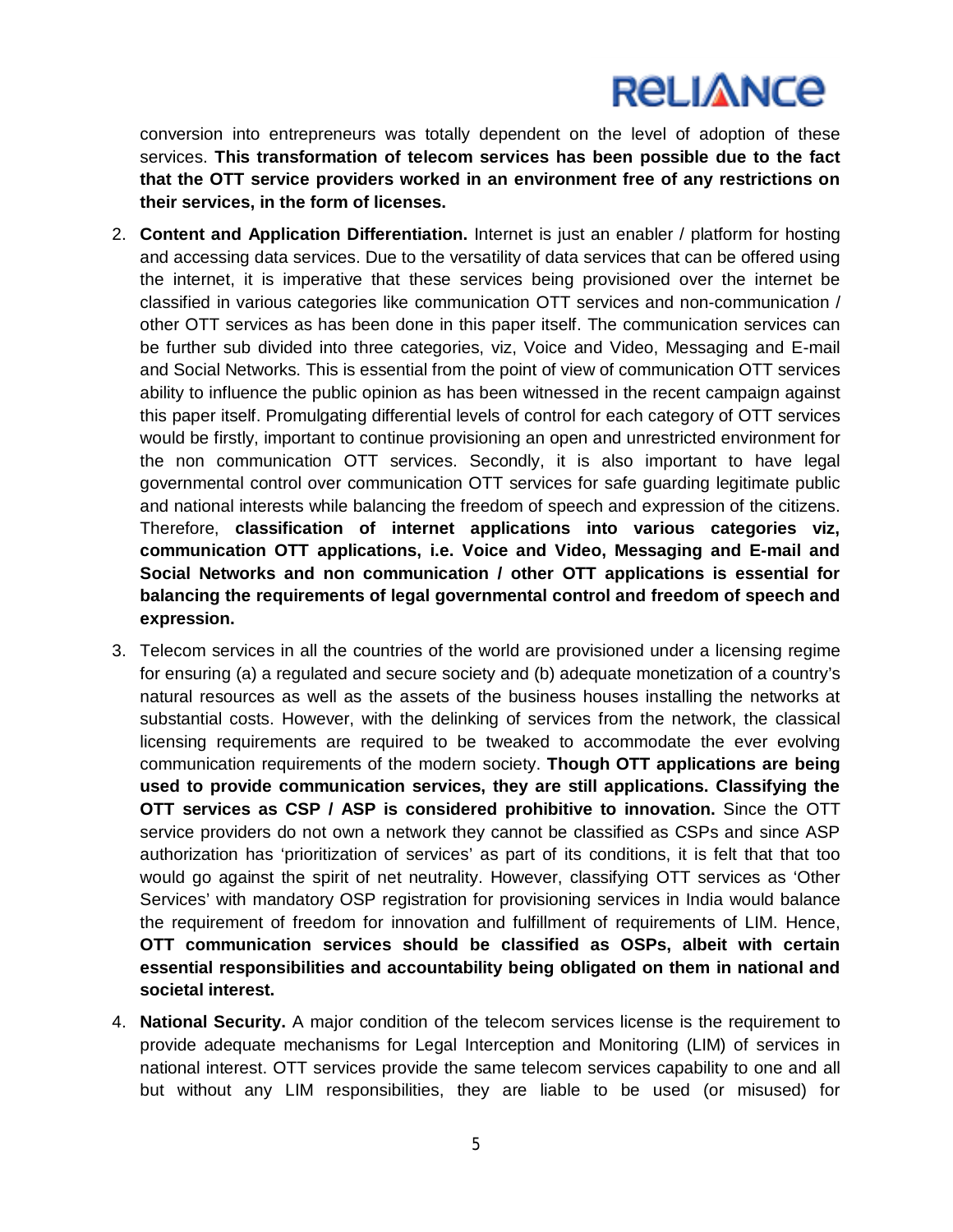circumventing the established LIM processes and procedures by elements inimical to India and its citizens. As quoted in the consultation paper, France, a politically highly stable region, has mandated licensing of the Skype services with mandated obligations for legal interception. Given the volatile political situation within India and on its borders, LIM responsibilities need to be accorded the highest priority for ensuring country's integrity and security of the citizens. It is for this reason only that the GoI has been able to persuaded BlackBerry to provide decryption capability. Similarly, other communication OTT service providers too should be asked to deposit their decryption keys with the CMS (Central Monitoring System) deployed by the Government to facilitate the real time monitoring by LEA's. Advocating a uniform policy for all OTT players, DoT has passed explicit orders for blocking of content for which decryption capability is not available with the TSPs. **Therefore, there is a need to establish a well defined LIM process and procedure for the OTT services as well, for which these services are required to be regulated.**

### 5. **Revenue Contribution to National Exchequer.**

5.1. **Increase in MoU for VoIP traffic.** Statistic of the Indian mobile data services market shows that the Minutes of Usage (MoU) for Internet Telephony has risen by almost 7% from Jun 2013 to Jun 2014. Buoyed by such encouraging market positives, the OTT service providers like Viber, Skype, etc have been enticed to cash on it and have been releasing numerous advertisements in the Indian media proclaiming provisioning telephony services. The onslaught of these VoIP services has already taken away the international calling market thereby affecting the services of the access service providers along with the ILD Operators.

### 5.2. **Revenue share with the National Exchequer**

- 5.2.1. **Billion dollar e-commerce business.** As per Rajan Anandan, managing director, Google India, they are adding five million new users a month and that should take the user base to 500 million by 2018-19 which has the potential to transform India's economy, business landscape, governance and society beyond recognition. According to the 2015 report 'India@Digital.Bharat' by the Boston Consulting Group (BCG) and Internet and Mobile Marketing Association of India (IAMAI), internet growth could spawn an economy worth \$200 billion from internet related activities. **It is imperative that a part of the revenue's sourced from Indian market should be provided to the Indian government for the welfare of the Indian public.**
- 5.2.2. **Billion Dollar Valuations of OTT companies.** It is brought out that the TSPs are provisioning services at the behest of the Indian government, to the Indian citizens and hence are liable to contribute a portion of their revenue (LF, SUC, USOF and service tax collected from the consumers) to the national exchequer. However, OTT services providers having established multi-billion dollar valuation for their companies, by provisioning services, akin to telecom services, to Indian citizens, do not contribute even a single paisa of their revenue(s) to the national exchequer. **Therefore, it is in national interest that the OTT services providers should be asked to contribute a portion of their revenues with**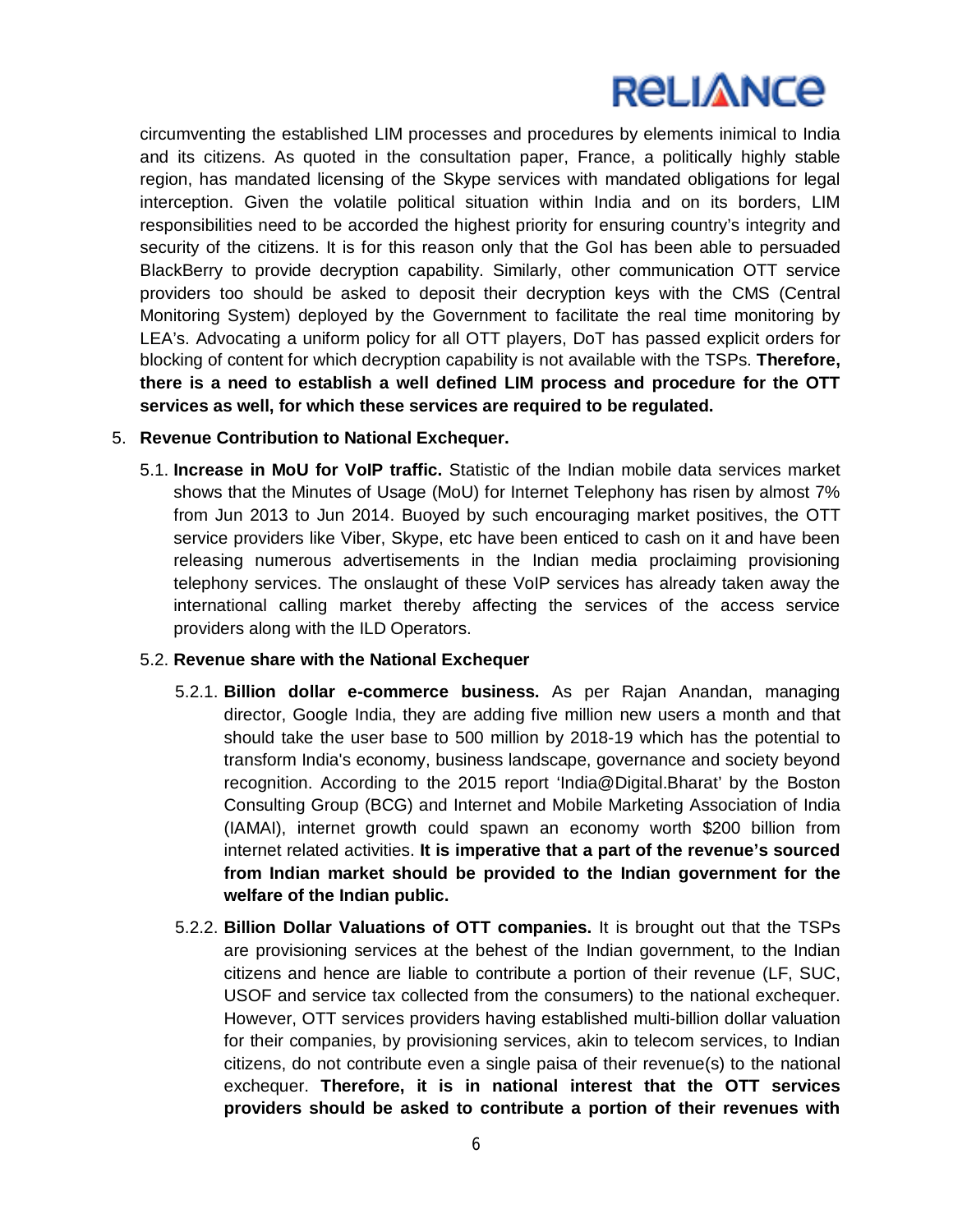

**the national exchequer since they are basing their earnings on the utilization of their services by the citizens of India.**

#### **Our recommendations**

- 6. It is therefore important that any regulatory mechanism being adopted for OTT services should balance the requirements of (a) providing the freedom for innovation, their development and deployment, (b) ensuring a secure society and (c) ensuring adequate monetization of the national assets. Therefore, following are recommended,
	- 6.1. **Classification of internet applications into various categories viz, communication OTT applications, i.e. Voice and Video, Messaging and E-mail and Social Networks and non communication / other OTT applications is essential for balancing the requirements of legal governmental control and freedom of speech and expression.**
	- 6.2. **The OTT players should be asked to register themselves as OSPs, with DoT for provisioning services in India, albeit with certain essential responsibilities and accountability being obligated on them in national and societal interest.**
	- 6.3. **The registration of OTT players should entail certain mandatory conditions, especially for LIM and sharing of revenue with the national exchequer**.

**Question 3: Is the growth of OTT impacting the traditional revenue stream of TSPs? If so, is the increase in data revenues of the TSPs sufficient to compensate for this impact? Please comment with reasons.**

#### **Our Response**

 $\overline{a}$ 

**Yes, the growth of OTT impacting the traditional revenue stream of TSPs.**

### **No, the increase in data revenues of the TSPs is not sufficient to compensate for this impact.**

1. A scan of the international arena for the effect on the revenues of TSPs due to the OTTs yields similar results across the globe, i.e. the TSPs are losing revenues due to the OTT services. As per Ovum, a London based telecom analysis firm, the growth of OTT services "is being driven by improvements in the availability and speed of broadband networks; the growing sophistication, affordability, and capability of smartphones and computers; and the rise of social media." From the TSPs perspective, **the increase in Megabyte consumption is not commensurate to the decrease in traditional traffic for voice and messaging.** In a Forbes Magazine article titled "Facebook's Phone Company: WhatsApp Goes to the Next Level With its Voice Calling Service" <sup>1</sup>published on 07 Apr 15, it has been stated that "while mobile data revenues will grow by a compound annual rate of 8% to reach \$586.4 billion globally in 2019, voice will decline by 3% over the same period, to \$472.7 billion. This points' to the frustrating paradox for carriers: enormous growth but tighter margins".

<sup>1</sup> http://www.forbes.com/sites/parmyolson/2015/04/07/facebooks-whatsapp-voice-calling/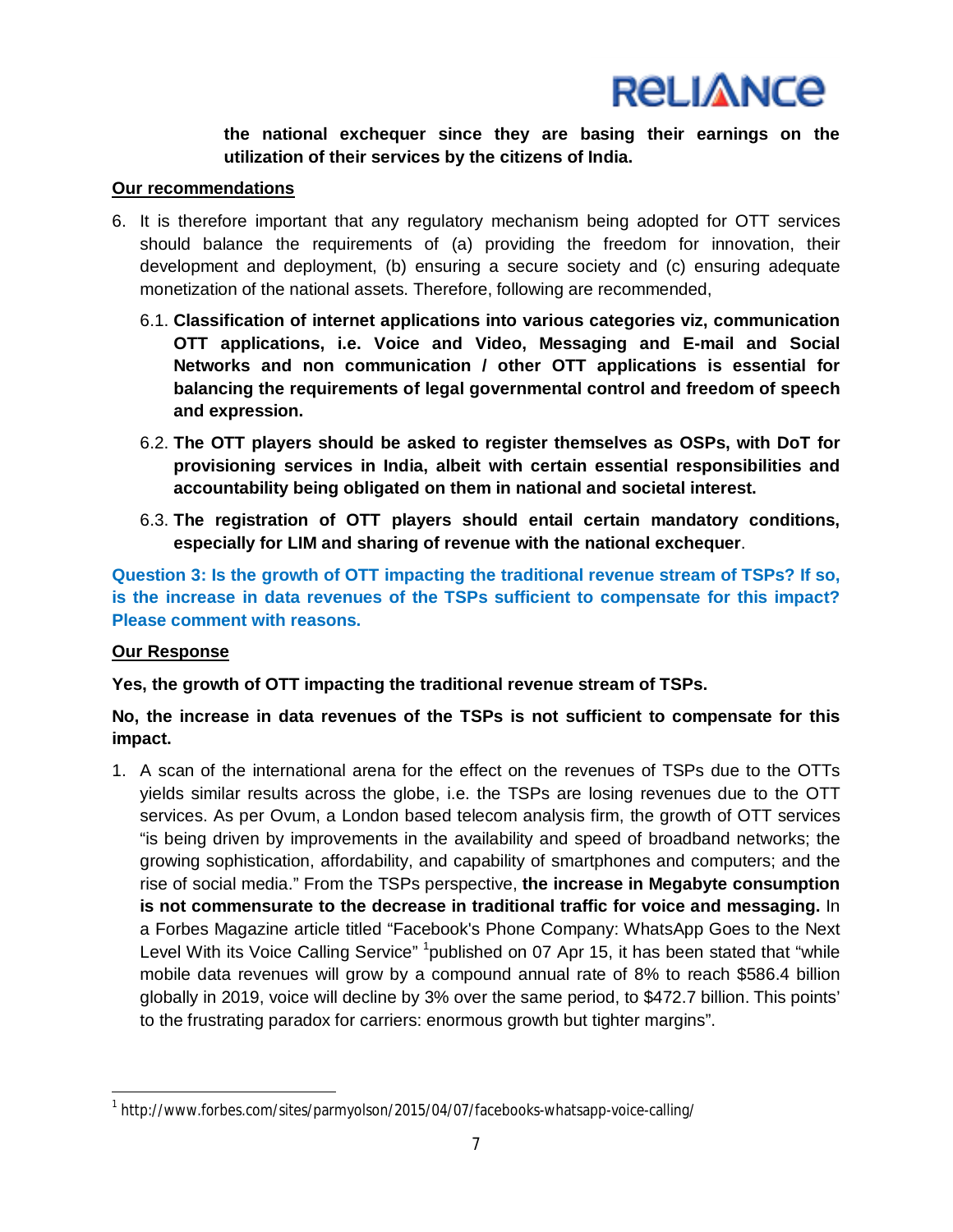- 2. **VoIP.** As per the analysis and forecast of Ovum, "Telecom operators will lose \$386 billion between 2012 and 2018 from customers using OTT VoIP solutions such as Skype and Microsoft Lync". "The use of VoIP will grow increasingly over the next five years to become the underlying technology for delivering voice over telecom infrastructure," says Emeka Obiodu, principal analyst at Ovum. As per Sandy Shen, a research director for Gartner based in Shanghai, "The impact seen today of OTT VoIP services on the traditional revenue streams of telecoms is just the tip of the iceberg". Ovum has estimated that "these losses will mostly come from international call revenues, including roaming." Ovum forecasts show that the consumer OTT VoIP market is thriving, with traffic expected to grow by a CAGR of 20% between 2012 and 2018, and to reach 1.7 trillion minutes in 2018. If the current trajectory is maintained, Ovum expects telcos to lose \$63 billion in voice revenues in 2018 alone as customers use free OTT VoIP solutions. In a Forbes Magazine article titled "Facebook's Phone Company: WhatsApp Goes to the Next Level With its Voice Calling Service" published on 07 Apr 15, Pamela Clark-Dickson, a telecom analyst at Ovum Research has been quoted that a source close to Facebook told her that ever since WhatsApp introduced voice calling in Feb 2015, 20 million people have been able to test it till 07 Apr 15, the time this article appeared in Forbes.
- 3. A scan of various sources reveals that Skype has approx 70 mn registered subscribers in India, who on an average have a usage of almost close to 45 mn minutes per day. With nearly 40% of both the voice and video traffic remaining within India, it is not only the international traffic but a sizable domestic traffic too which is migrating to Skype and causing loss of revenues to the TSPs.
- 4. **Messaging.** As per Ovum's analysis, the TSPs lost \$32.5 billion in texting fees in 2013 and the figure is projected to reach \$54 billion by 2016. The last year's acquisition of WhatsApp for \$19 billion by Facebook and Viber by Rakuten for \$900 million is a testimony of the changing times. In a Forbes Magazine article titled "Facebook's Phone Company: WhatsApp Goes to the Next Level With its Voice Calling Service" published on 07 Apr 15, it is stated that in Feb 2014, WhatsApp had 470 million consumers and had already erased an estimated \$33 billion in SMS revenue for wireless operators. It is further statistics quoted in the article show that "today WhatsApp has more than 700 million people using it at least once a month, sending more than 10 billion messages a day. At its current rate of growth it should pass the 1 billion user mark before the end of 2015".
- 5. In a Forbes Magazine article titled "Facebook's Phone Company: WhatsApp Goes to the Next Level With its Voice Calling Service" published on 07 Apr 15, it is stated that "Cisco predicts mobile data traffic will increase 11-fold from 2013 to 2018. But the average revenue per user (ARPU) for carriers is falling, because the cost of data is getting cheaper. Imagine McDonald's customers buying 10 times more food, but only ordering french fries". **Indian TSPs are no exception and are feeling the heat on account of revenues from traditional services.**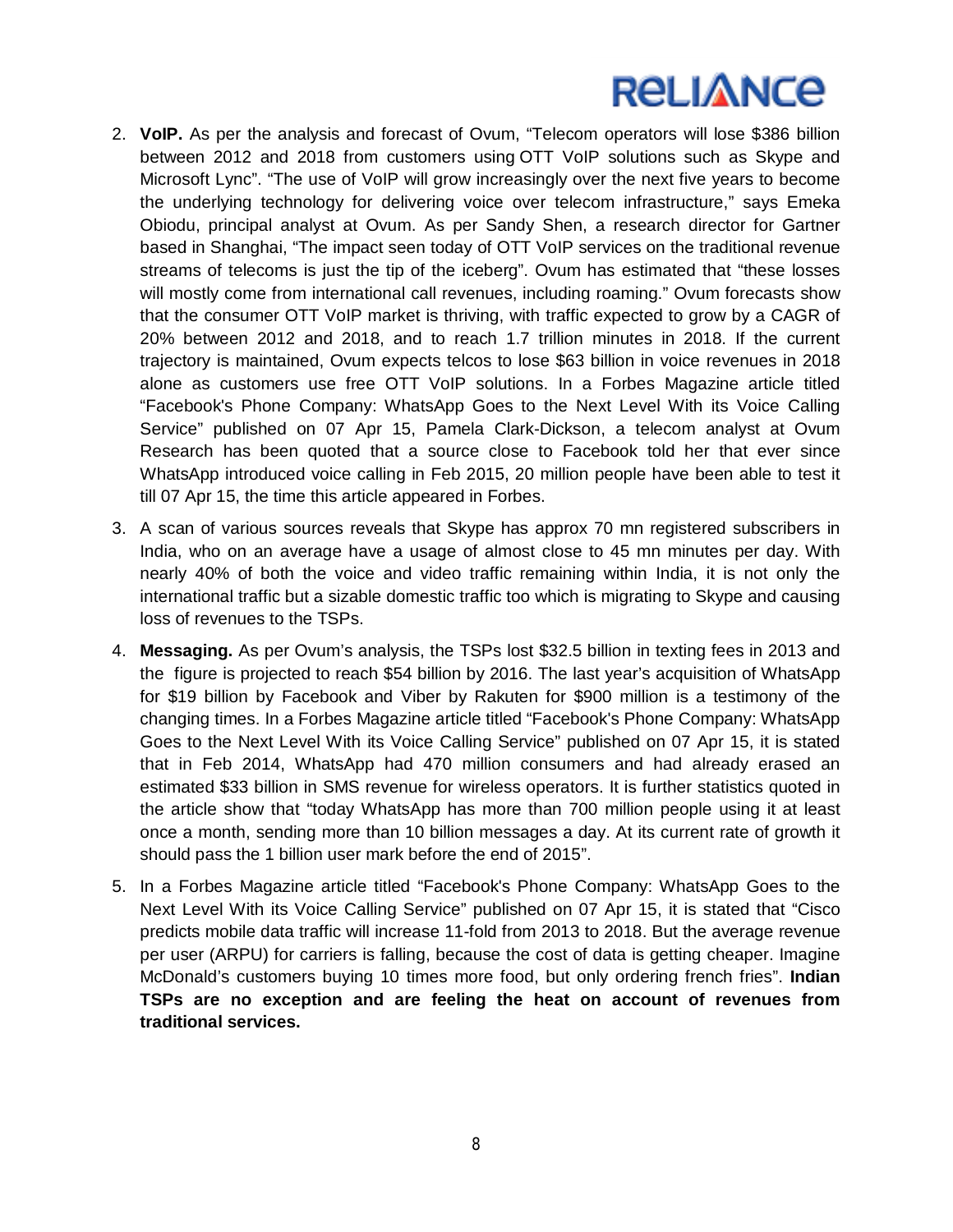

**Question 4: Should the OTT players pay for use of the TSPs network over and above data charges paid by consumers? If yes, what pricing options can be adopted? Could such options include prices based on bandwidth consumption? Can prices be used as a means of product/service differentiation? Please comment with justifications.**

#### **Our Response**

**Yes, the OTT players should pay for use of the TSPs network over and above data charges paid by consumers.**

**The pricing model and options, i.e. bandwidth / time / website access based, to be adopted for contractual agreements between the OTT players and the TSPs should be left to arrangements between them.**

**TSPs should be permitted to use price based differentiation of products but not the services.**

- 1. OTT services and data network usage have a mutualistic relationship. Because the network is available, OTT services are accessible and vice versa. However, OTT services have the disruptive ability of separating the network and its services which results in encroaching of the traditional revenue streams of the TSPs without adequate compensation.
- 2. TSPs, in India, provide telecom services under a license from the government of India and are therefore bound by the license conditions as well as share a portion of their revenue with the government. **They invest substantially for building their respective network and subsequently for acquiring customers, by way of various sales and KYC activities for each customer.**
- 3. In contrast, the OTT service providers acquire customers of not only a single TSP but multiple TSPs that too at negligible / zero cost. Also, as compared to TSPs investments for building their networks, OTT service providers build their setup in clouds / hire the hardware required to provision services. Since the business model for OTT service providers is based on earning from the advertisements / authentication services, they are able to provision their services, to the customers of the TSPs at zero cost. Any attempt, by the TSPs, to block / throttle / prioritize traffic on their network would be akin to restricting freedom of speech and content. The TSPs have been reduced to only a facility (pipe) provider similar to a transmission company. **This being similar to the DTH services, wherein DTH service providers are facilitating multiple channels on their platform and enter into commercial agreements mutually, TSPs too should have the freedom of commercial negotiation with OTTs who are utilizing the TSPs' bandwidth for delivery of its services.**
- 4. The launching of communication services, by the OTT service providers, has brought them in direct competition with the TSPs. Given the fact that the data services are priced differently from classical voice and messaging services, especially for overseas communication services, the TSPs are at a disadvantage vis-à-vis the OTT communication service providers. Provisioning of communication services by the OTT service providers is actually like infringing on the revenue stream of the TSP that too while utilizing the network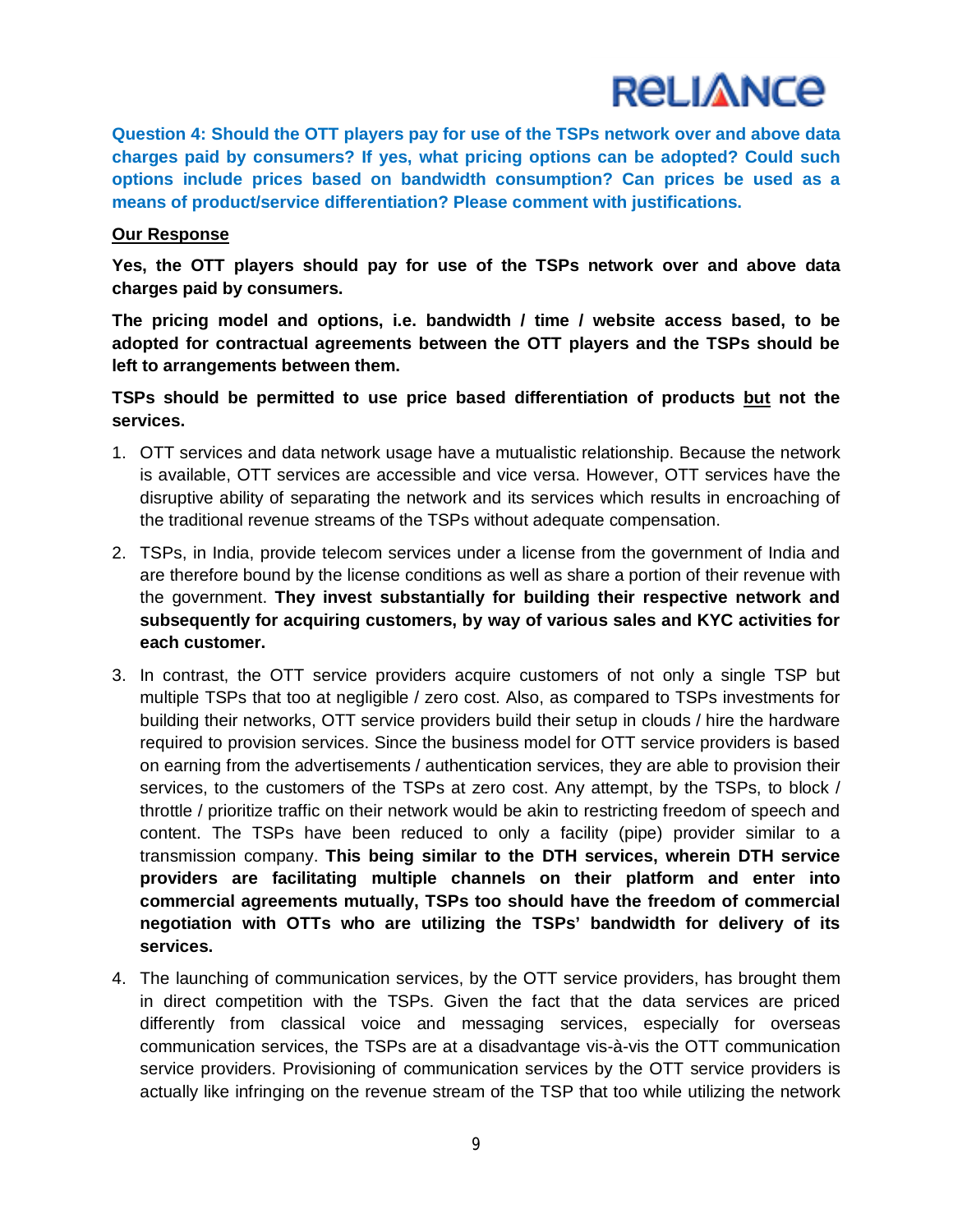of the TSP itself. Since, both the TSPs as well as the OTT service providers are business entities, **permitting the TSPs to enter into a commercial contract with the OTT service providers should be construed as normal / routine business dealing and should be left to mutual commercial arrangements between them.**

- 5. All TSPs provision similar service viz, voice and SMS. However, these are majorly differentiated by the TSPs on the basis of product pricing. The differentiation on the basis of coverage / perceived QoS is done by the consumer himself. For OTT services, differentiating on the basis of QoS through means such a blocking / Throttling / Prioritizing would create an unfair environment for the startups vis-à-vis the established players. Hence, in our view **net neutrality needs to be maintained for OTT services** and no technical differentiation on the basis of QoS should be allowed by both the TSP as well as the OTT service provider. However, **TSPs should be permitted to have the flexibility of product differentiation, as a business model, on the basis of pricing and the pricing model and options, i.e. bandwidth / time / website access based, to be adopted for commercial agreements between the OTT players and the TSPs should be left to mutual commercial arrangements between them.**
- 6. It is brought out that product like Internet.Org launched by RCom is an example of data product which is differentiated from its competition peers in terms of value add of providing free (pricing) access to 38 websites over RCom's network. **It is clarified that at no point, the traffic on the RCom network is being prioritized for the websites that are allowed free access under Internet.Org or other traffic, i.e websites not part of internet.org, being blocked / throttled.** In fact, such schemes incentivize the proliferation of internet without violating net neutrality principle. Further, the collaboration between RCom and FaceBook is a purely business product proposition and hence should be treated as normal commercial agreement between two the business entities. **Such products are purely a price based product differentiation from the competition and should be construed as a normal product offering business strategy from the TSP.**

#### **Our Recommendations**

- 7. In view of the foregoing, it is recommended that the**,**
	- 7.1. **Similar to the mutual commercial agreements between the DTH infrastructure providers and content providers, TSPs too should have the freedom of commercial negotiation with OTTs who are utilizing the TSPs' network and bandwidth for delivery of its services.**
	- 7.2. **TSPs should be permitted to have the flexibility of product differentiation, as a business model, on the basis of pricing and the pricing model and options, i.e. bandwidth / time / website access based, to be adopted for the commercial agreement between the TSP and the OTT service provider and the same should be left to the mutual arrangement between them.**
	- 7.3. **TSPs should be permitted to use price based differentiation of products but not the services.**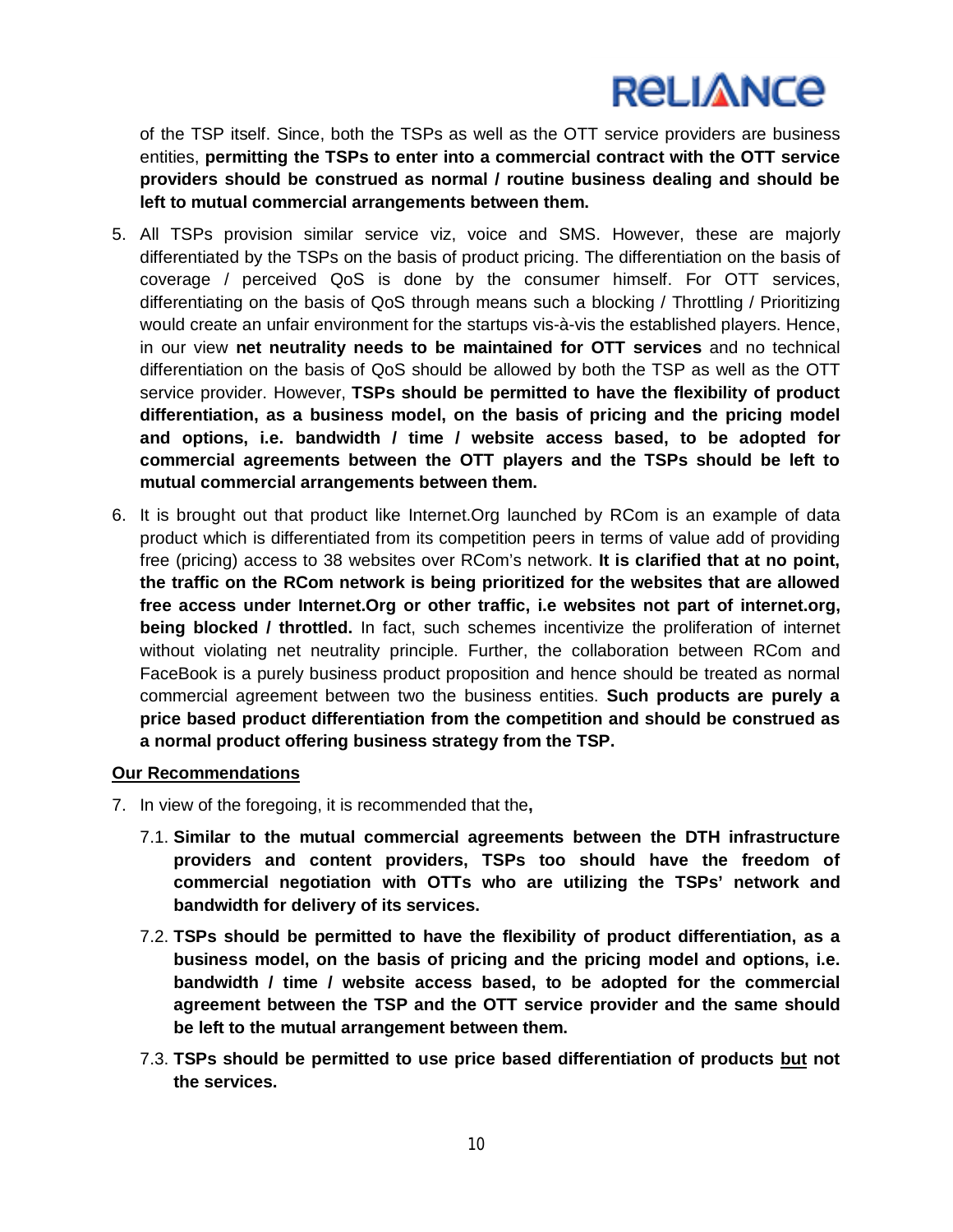**Question 5: Do you agree that imbalances exist in the regulatory environment in the operation of OTT players? If so, what should be the framework to address these issues? How can the prevailing laws and regulations be applied to OTT players (who operate in the virtual world) and compliance enforced? What could be the impact on the economy? Please comment with justifications.**

### **Our Response**

**Yes, we agree that imbalances exist in the regulatory environment in the operation of OTT players.**

- 1. Authority has rightly stated that TSPs have various licencing obligations viz. LF, SUC, Security, Roll out, BG, FBG etc on the other hand no such licencing / regulatory obligations exists for OTT service providers. The nuances of telecom services regulatory frame work of India are presently tailor made for the traditional telecom services provisioning and are felt to be inadequate for these OTT services. Accordingly, **the telecom regulatory regime too has to realign itself for concentrating on both the network provider as well as the content and application provider. Some additional issues, apart from those listed in the CP, which would require regulatory intervention, are listed in the following paragraphs.**
	- 1.1. **Institutionalizing Content Regulation.** The TSPs, like the DTH operators, provide the platform for making content available to the consumers. They are transparent to the process of content access and delivery between the OTT service provider and the consumer. They act as a facilitator for the consumer as well as the OTT service providers, facilitating their interaction. Consequently, the TSPs are not in a position to regulate the content available on the internet however, exceptions can be for obscene material threatening the cultural fabric and security of the country that too on explicit instructions from governmental sources / the regulator. **Just like the censor board, the Authority would be required to be empowered for legal but necessary regulation of the internet content which is inimical to the social fabric and national security.**
	- 1.2. **Arbitration.** QoS for data services is dependent on multiple factors. At a macro level these are the servers of the OTT service providers, their SAN, peering redundancies and capacities; TSPs network loading and coverage; Users' handset type, his position vis-à-vis the BTS, etc. Therefore, with the de-layering of the telecom network, **regulators shall have to clearly define the areas of responsibility and methodology for monitoring of the QoS of the services so as to ensure foolproof investigations and decisive judgments into allegations of deficiency of services.**
	- 1.3. **Customer Service.** Since the customer is acquired by the TSPs, the TSPs are liable to provide a mechanism for redressal of customer grievances as well as facilitating service modification, etc. **OTT service providers too shall have to be obligated for deploying a customer service help desk for attending to such requirements of the customers, especially if the service is a paid service**, e.g. Office 365 provided by Microsoft is a paid service but has no regulatory obligations for firstly providing the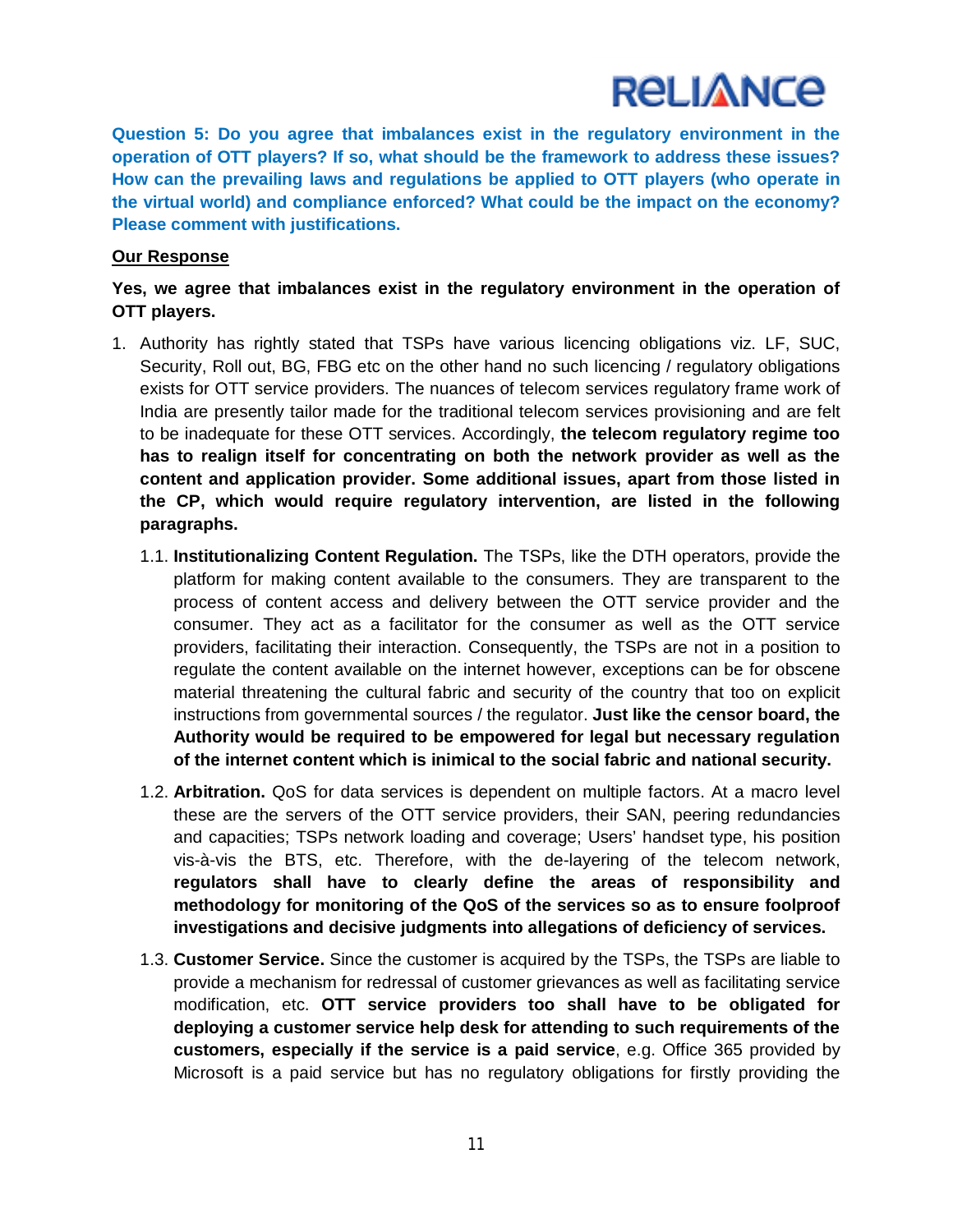

customer services helpdesk as well as adhering to the QoS of requirements of customer Services helpdesk.

- 1.4. **Plagiarism and Content Piracy.** OTT services essentially enable delivery of content, be it a text message, a picture or a video. **The regulators shall have to formulate suitable regulations for proprietary ownership of the content.**
- 1.5. **Auto Updating of Applications.** Data services being paid services for the users, the user needs to be in control of the data usage over his phone. Almost all the applications that are available on our mobile devises are updated through the push model wherein the application(s) automatically access their host server, at regular periodicity, for updating themselves in auto modes. This leads to data channel usage without the consumer's knowledge and permission. Therefore, **adequate regulations for soliciting user's permission for usage of his data channel shall have be promulgated.**

### 1.6. **Net Neutrality.**

- 1.6.1. OTT services being network agnostic, the tendency of certain operators trying to block / throttle / prioritize them in order to protect their revenues can be a real possibility. With international as well as the national community rooting vociferously for net-neutrality, the Authority shall have to do the balancing act to ensure that the network operators are not deprived of their flexibility of doing business while protecting the interest of the consumers.
- 1.6.2. Also, an OTT service provider can have different Class of services like managed and unmanaged voice calls with marked QoS differentiation and can accordingly price them differentially. Some other examples of the same are (a) LinkedIn providing preferential service for the customers who pay for its services, (b) Yahoo providing advertisement free mailing services for a payment. Since this kind of service differentiation would be initiated from the source itself, **due precaution needs to be taken by the regulator for ensuring that even the OTT service provider is obligated to comply with the net-neutrality principles.**
- 1.7. **Subscriber Verification / Authentication Services.** OTT service providers like Facebook, Google, Twitter, etc are providing services for verification of subscribers for various e-commerce websites. E.g one of the options for authorization of the customer on Flipkart.com is by logging into his / her account with his / her Facebook account. The OTT service providers, firstly, are verifying a customer purely on the basis of the information with which the customer has opened his / her account on the OTT website and secondly, the OTT service provider has no responsibility in case of any fraud that might occur at the e-commerce website due to this authentication service**. This being a security related issue, it is imperative that it be regulated suitably.**
- 2. **Framework to address these issues and ensure compliance to prevailing laws and regulations by OTT players.** Introduction of data network based telecom (OTT) services have not only made telecom services network agnostic and global in their footprint but have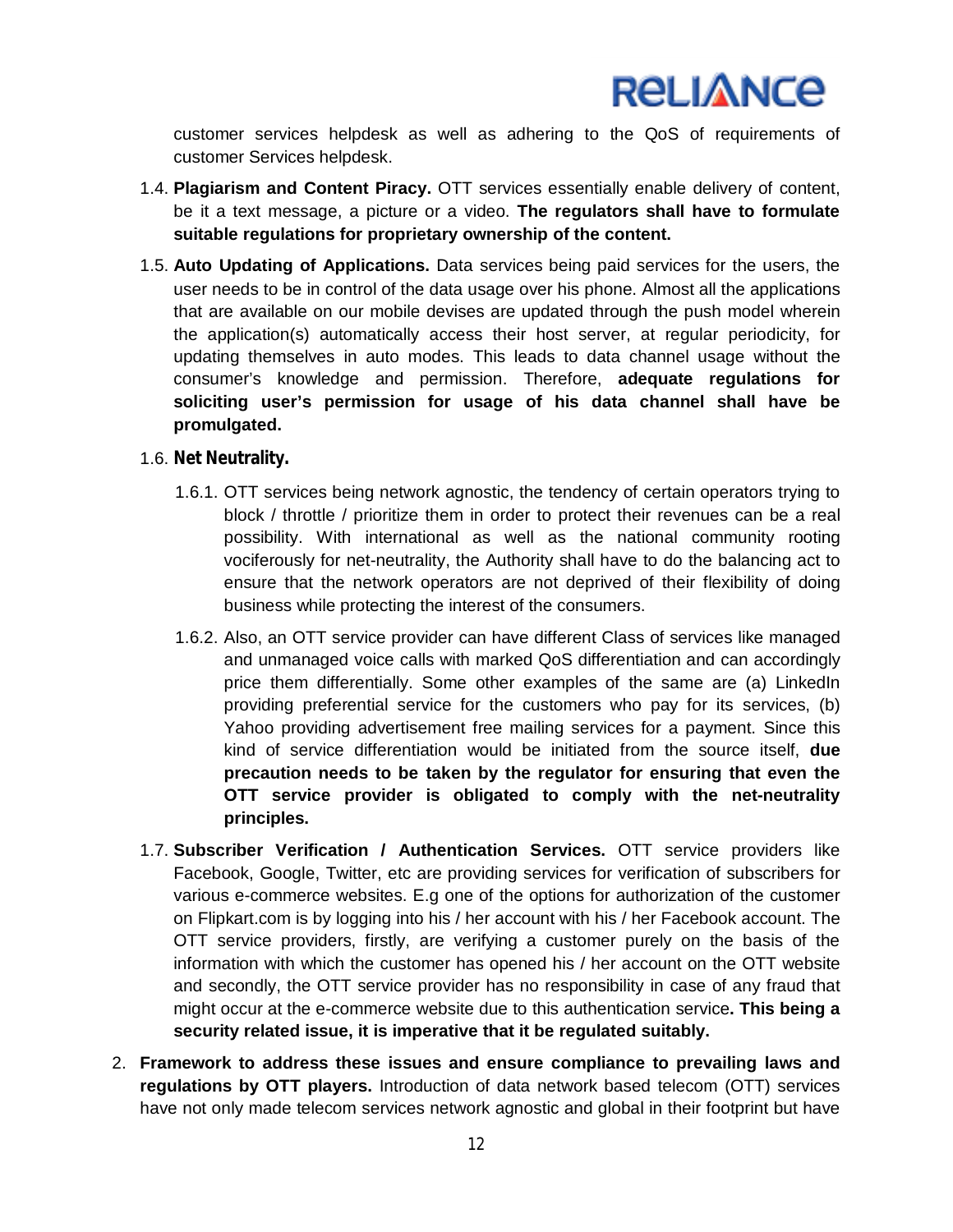facilitated their direct access to the consumer rendering the underlying licensed networks as just a conduit for this connectivity. Therefore, as proposed earlier in our response to question no. 2, **the OTT service providers should be mandated to register as an OSP with DoT for provisioning services in India, subject to certain obligatory conditions, especially for LIM and sharing of revenue with the national exchequer.**

- 3. Since, India is the predominant market which contributes most to their respective valuations and earnings, OTT service players should be mandated to host their services within India once their subscriber base increases beyond 2 mn. This is important to,
	- 3.1. Reduce latency issues and ensure QoS of their services.
	- 3.2. Ensure that the national exchequer gets its due from the earnings sourced from the Indian market.
	- 3.3. Ensure that anti-national elements are not able to misuse their services.
- 4. In a scenario where the OTT services are subscribed less than 2 mn, the OTT services player should be mandated to have a customer service and LEA offices established in India.
- 5. **Impact on the economy.** It is envisaged that the financial impact of hosting services within India shall be marginal on the OTT services provider; however, it shall have no adverse impact on either the local economy or the earnings of the OTT service provider itself.
- 6. The payoffs, and requirements for encouraging local hosting in India have already been adequately elaborated in our response to the earlier CP on "Delivering Broadband Quickly: What do we need to do?" submitted in Oct 2014.

### **Our Recommendations**

- 7. In view of the foregoing, following are recommended,
	- 7.1. **Telecom regulatory regime of India is required to be realigned to the current dynamics of OTT services being separate and agnostic of the underlying network(s).**
	- 7.2. **The Authority would be required to be empowered for legal but necessary regulation of the internet content which is inimical to the social fabric and national security.**
	- 7.3. **Local hosting of OTT services infrastructure should be mandated once their Indian subscriber base crosses the 2 mn subscriptions.**
	- 7.4. **For a subscriber base of less than 2 mn, the OTT services player should be mandated to have a customer service and LEA offices established in India.**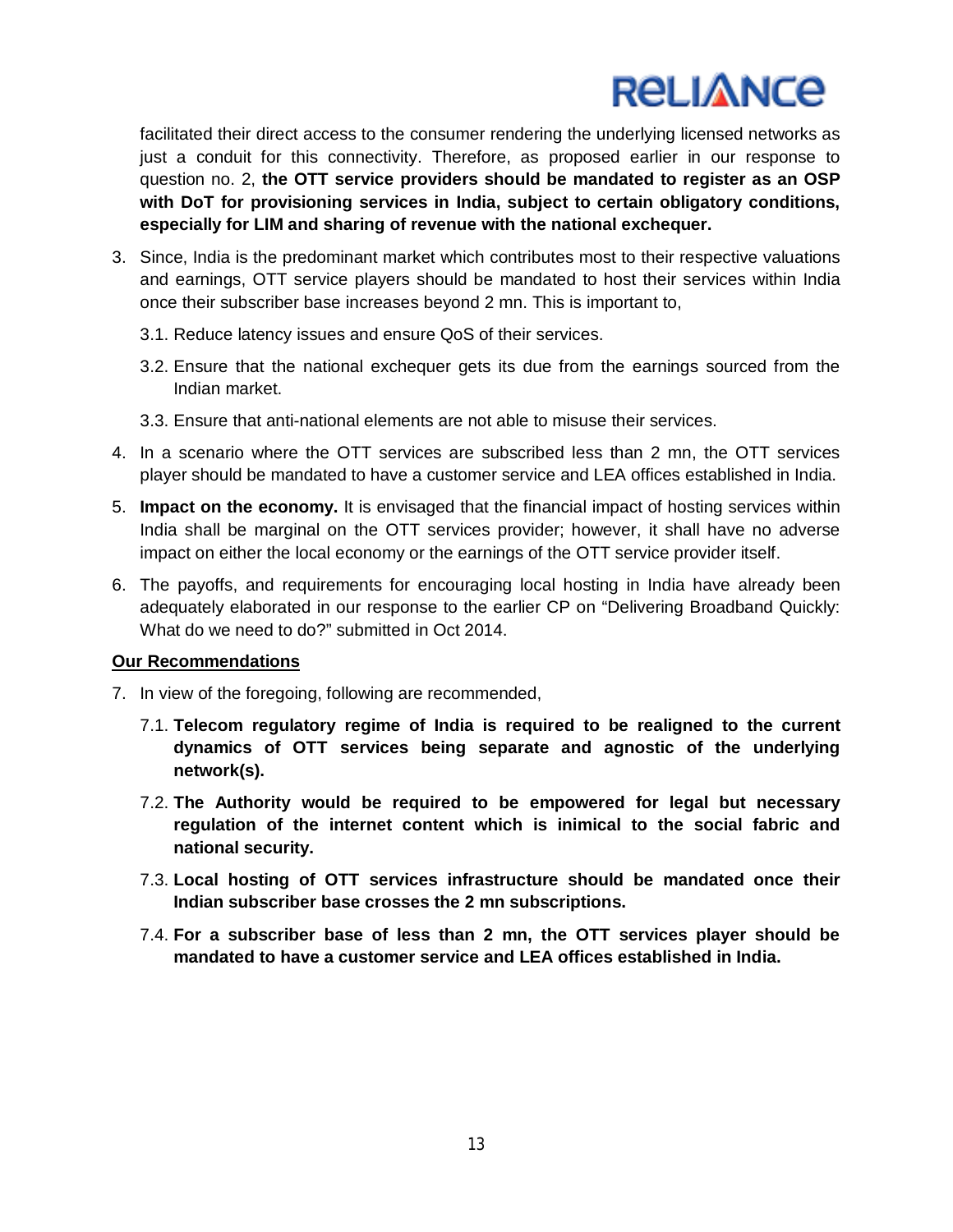**Question 6: How should the security concerns be addressed with regard to OTT players providing communication services? What security conditions such as maintaining data records, logs etc. need to be mandated for such OTT players? And, how can compliance with these conditions be ensured if the applications of such OTT players reside outside the country? Please comment with justifications.**

### **&**

**Question 7: How should the OTT players offering app services ensure security, safety and privacy of the consumer? How should they ensure protection of consumer interest? Please comment with justifications.**

## **Our Response**

**Security concerns as well as their compliance, with regard to OTT players providing communication services, can be addressed by mandating (a) registration of the OTT service providers as an OSP, (b) institutionalizing internet content regulation, (c) local hosting of their infrastructure and (d) their peering with the local TSPs..**

**As part of the registration conditions, the OTT players offering app services should be mandated to maintaining data records, logs etc. and ensure security, safety and privacy of the consumer data as it is being done for the current communication services.**

- 1. With the possibility of OTT service providing servers being hosted anywhere in the globe, exercising control over their activities shall be a challenge for the Authority. Given the fact that India offers a promising market for these services and it has emerged as the largest subscriber base for some of the world's most popular OTT services, it is imperative that national interests, especially for security, be considered paramount and local registration and hosting of the services infrastructure of OTT service providers be mandated. Also, the **OTT service providers should be mandated for peering with the local TSPs, irrespective of the place of their infrastructure hosting.**
- 2. Regulations / compliance requirements, as identified in the CP itself, and additional required for the issues listed in our response to question 2, should be obligated on the OTT service providers, especially, communications services providers.
- 3. **Regulatory compliance for services hosted outside India.** If the applications of the OTT services provider reside outside the country, then it is suggested that,
	- 3.1. India should get into bilateral agreements with the services hosting country for ensuring compliance to important regulatory conditions.
	- 3.2. India should work out suitable charters, for exchange and free flow of information and taxes, in international trade forums like WTO.

### **Our Recommendations**

- 4. In view of the foregoing, following are recommended,
	- 4.1. **Security concerns, maintaining data records, logs etc. and ensuring security, safety and privacy of the consumer data as well as their compliance can be**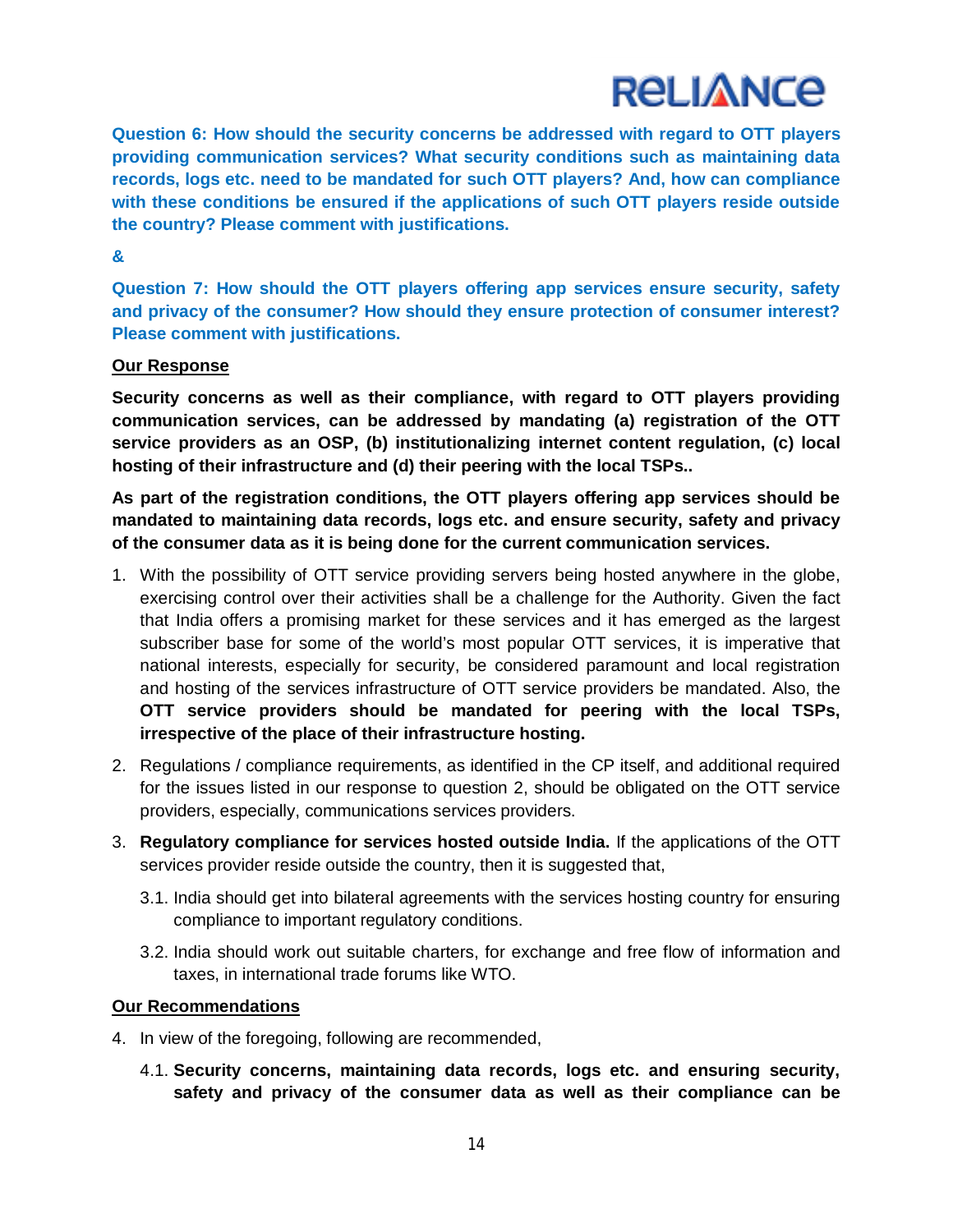

**addressed by mandating (a) OSP registration of OTT service providers, (b) institutionalizing internet content regulation, (c) local hosting of their infrastructure and (d) mandating their peering with the local TSPs.**

4.2. **India should get into bilateral agreements with the services hosting country as well as work out suitable charters, at international forums like WTO, etc, for exchange and free flow of information and taxes and for ensuring compliance to important regulatory conditions.**

**Question 8: In what manner can the proposals for a regulatory framework for OTTs in India draw from those of ETNO, referred to in para 4.23 or the best practices summarised in para 4.29? And, what practices should be proscribed by regulatory fiat? Please comment with justifications.**

## **Our Response**

**We only support proposal (c) of ETNO and proposals (a) and (c) of the best practices summarised in para 4.29, for a regulatory framework for OTTs. Balance of the proposals go against the principles of net neutrality.**

1. Our specific response to each of the proposal, for a regulatory framework for OTTs, put forth by ETNO are as given in the table below.

| Ser<br><b>No</b> | <b>ETNO Proposals</b>                                                                                                                                                                                                                                                           | <b>RCom's View</b>                                                                                                                                                                                                                                                                                                                                                                                                                                                                                                                             |
|------------------|---------------------------------------------------------------------------------------------------------------------------------------------------------------------------------------------------------------------------------------------------------------------------------|------------------------------------------------------------------------------------------------------------------------------------------------------------------------------------------------------------------------------------------------------------------------------------------------------------------------------------------------------------------------------------------------------------------------------------------------------------------------------------------------------------------------------------------------|
| a                | Sending networks, such as content<br>providers, OTT services and other<br>application providers,<br>must<br>be<br>required to pay "fair compensation for<br>carried traffic" to interconnect with<br>network operators (the "sending party<br>network pays," or SPNP principle) | $1_{\cdot}$<br>Internet comprises of humungous<br>amount of services providers based across<br>multiple geographies across the globe.<br>2. Compulsory execution and enforcement<br>of contracts with each and every one of the<br>service provider is not a pragmatic solution<br>and have the potential to lead to situations<br>wherein net neutrality would be required to<br>be compromised.<br>Therefore, contractual agreements<br>3.<br>between the OTT players and the TSPs<br>should be left to mutual arrangements<br>between them. |
| b                | New interconnection models should<br>be allowed providing for end-to end<br>Quality of Service (QoS) delivery for<br>sending parties willing to pay a<br>premium                                                                                                                | This interconnection model is in direct<br>conflict with the Net Neutrality principles<br>and hence we do not support it.                                                                                                                                                                                                                                                                                                                                                                                                                      |
| C                | Governments should allow<br>these<br>interconnection<br>carriage<br>and<br>negotiated<br>be<br>arrangements to<br>between network operators and<br>services<br>information<br>without<br>regulatory interference (Article 19,<br>2012).                                         | Yes we agree that any pricing model and<br>options, i.e. interconnection / bandwidth /<br>time / website access based, to be adopted<br>for contractual agreements between the<br>OTT players and the TSPs should be left to<br>mutual arrangements between them.                                                                                                                                                                                                                                                                              |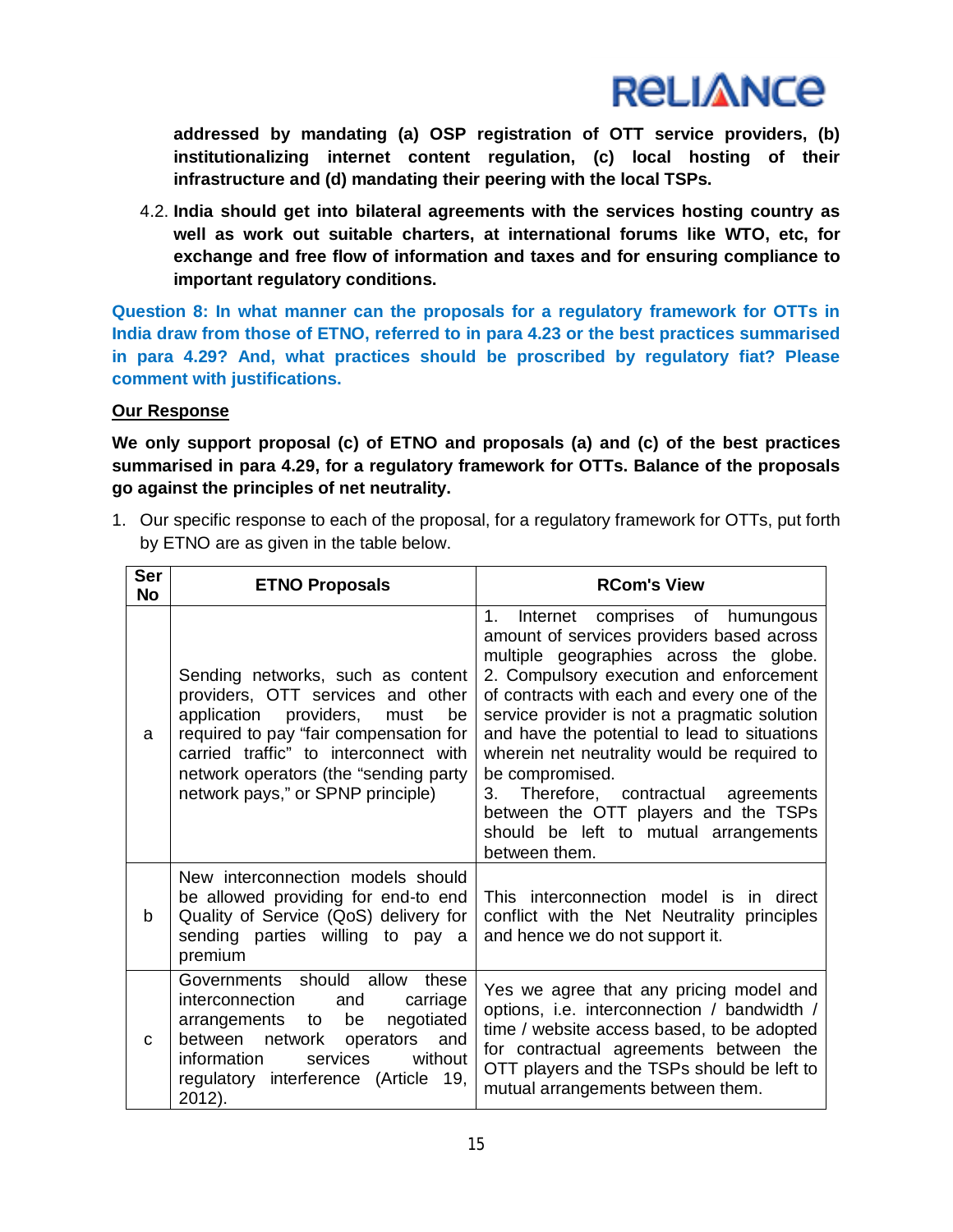2. Our specific response to each of the proposal, for a regulatory framework for OTTs, listed as the best practices and summarised in para 4.29 are as given in the table below.

| Ser No | <b>Best Practices Listed in the CP</b>                                                                                          | <b>RCom's View</b>                                                                                                                                                                                                                                                                                                                                                                                                                                                                                                                                                |
|--------|---------------------------------------------------------------------------------------------------------------------------------|-------------------------------------------------------------------------------------------------------------------------------------------------------------------------------------------------------------------------------------------------------------------------------------------------------------------------------------------------------------------------------------------------------------------------------------------------------------------------------------------------------------------------------------------------------------------|
| a      | Separate regulatory practices for<br>communication services and non<br>- communication services. (e.g.,<br>Germany, France.)    | 1. We are in agreement that the OTT services<br>should be categorised as communication services<br>(Voice & Video, Messaging & E-mailing and Social<br>networks &<br>E-commerce) and<br>non<br>communication services or as 'Internet<br>for<br>Information' and 'Internet for Messaging / Calling'.<br>2. In the interest of public good, maintenance of<br>national social fabric and national security, the<br>government should balance the requirement of<br>exercising control over the OTT service providers<br>and the freedom of speech of the citizens. |
| b      | Use of price discrimination on<br>traffic to ensure development of<br>broadband infrastructure. (e.g.<br>United Kingdom. Korea) | We are of the opinion that subscribing to such a<br>practice of permitting price discrimination on traffic<br>would be a direct violation of the Net Neutrality<br>principles and hence we do not support it.                                                                                                                                                                                                                                                                                                                                                     |
| C      | Use of a FRAND approach in<br>dealing with regulatory issues<br>concerning OTT players. (e.g.<br>Korea, ETNO).                  | Though FRAND [Fair (Anti-trust / Competition<br>law), Reasonable (Rates), and Non-Discriminatory<br>(To both the terms and the rates included in<br>licensing agreements)] approach is applicable for<br>licensing requirements for device manufacturers,<br>however, the principles can be applied while<br>registering the OTT service providers as OSPs.                                                                                                                                                                                                       |

3. **Practices that should be proscribed by regulatory fiat.** The transformation of telecom services has been possible due to the fact that the OTT service providers worked in an environment free of any restrictions on their services, in the form of licenses / regulatory fiats. Therefore, all endeavours should be made to ensure continuity of the unrestricted environment and hence adoption of net neutrality, **i.e. proscription of any kind of blocking / throttling / prioritization of traffic on a TSPs network, as a policy for OTT services, is a must and should be enforced.**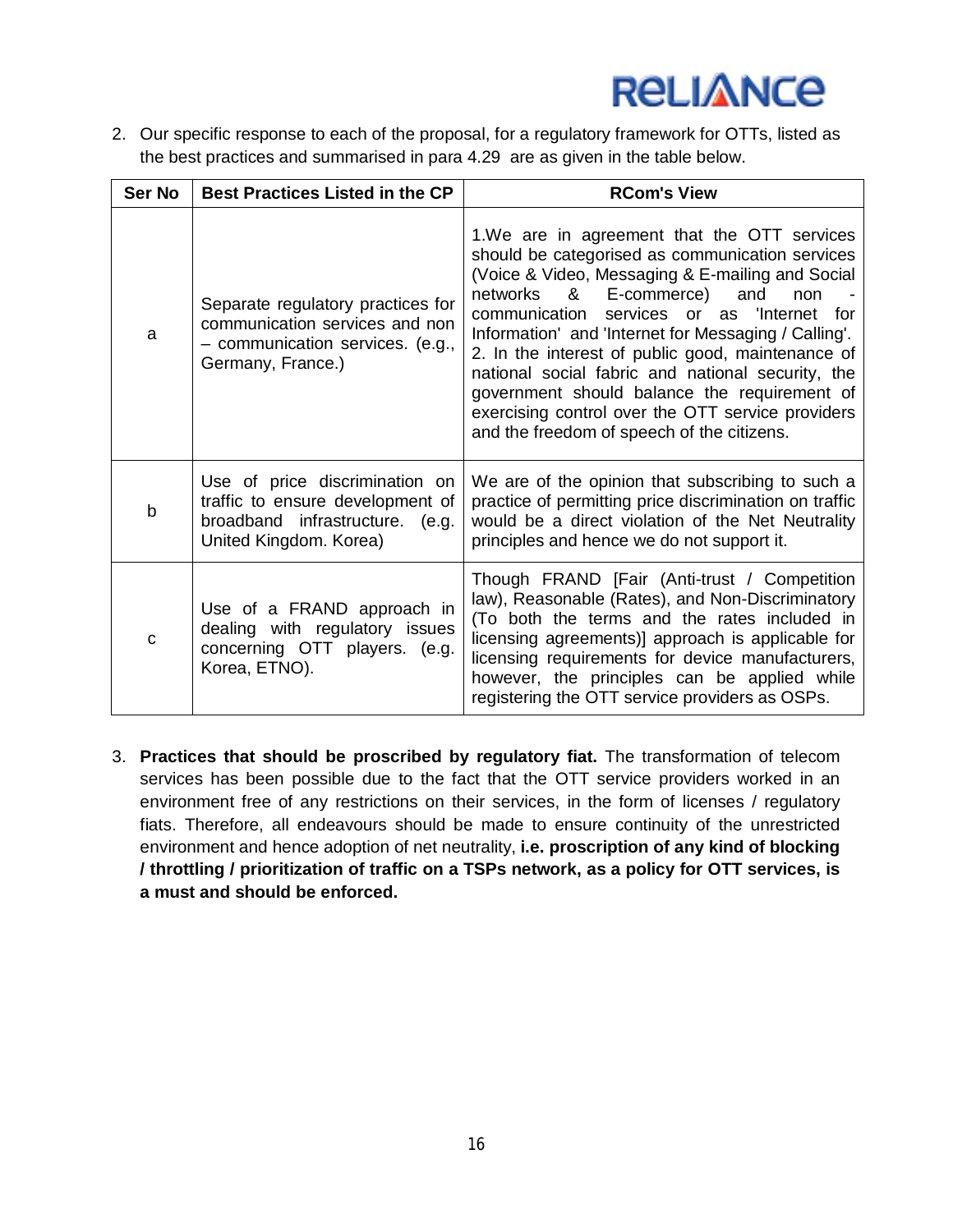**Question 9: What are your views on net-neutrality in the Indian context? How should the various principles discussed in para 5.47 be dealt with? Please comment with justifications.**

**Question 10: What forms of discrimination or traffic management practices are reasonable and consistent with a pragmatic approach? What should or can be permitted? Please comment with justifications.**

**Question 11: Should the TSPs be mandated to publish various traffic management techniques used for different OTT applications? Is this a sufficient condition to ensure transparency and a fair regulatory regime?**

**Question 14: Is there a justification for allowing differential pricing for data access and OTT communication services? If so, what changes need to be brought about in the present tariff and regulatory framework for telecommunication services in the country? Please comment with justifications.**

### **Our Response**

**We support adherence of Net-neutrality principle by both the TSPs as well as the OTT service providers, i.e. the entire data network and services eco-system.**

**The existing fair usage policy of reduction of access speed beyond a certain data usage, congestion management, traffic restrictions imposed by the Government / LEA agencies and prioritization of emergency communications are considered reasonable and consistent with a pragmatic approach and should be the only form of discrimination or traffic management practices that is permitted.**

**Yes, the TSPs should be mandated to publish various traffic management techniques used for different OTT applications to ensure transparency and a fair regulatory regime.**

**Yes, permitting differential pricing for data access and OTT communication services, as a business strategy is justified as it does not impact the principles of net-neutrality and is distinct from it.**

1. OTT services are an epitome of services that are being provided through cloud computing. The services are truly device and location agnostic, are scalable, are available across international boundaries and have had the disruptive effect of separating network and services, especially telecom and mass communication services. Migration of voice networks to data networks was predicted much earlier, but it is the OTT services that have actually put the same on a fast track. One of the most important reasons for the mushrooming and evolution of innovative OTT services can be attributed to non-interference of the TSPs with the QoS requirements of these OTT services. Indians are at the forefront of a number of startup initiatives and it is felt that imposition of restrictions on the network access for these startups shall be detrimental to the overall innovation initiatives and economic scenario of the country. Therefore, **in the best interest of the society, innovation and the economy, it is felt that adopting net-neutrality is essential as well as adherence to the principles listed at para 5.47 of the CP is crucial for compliance to net-neutrality.**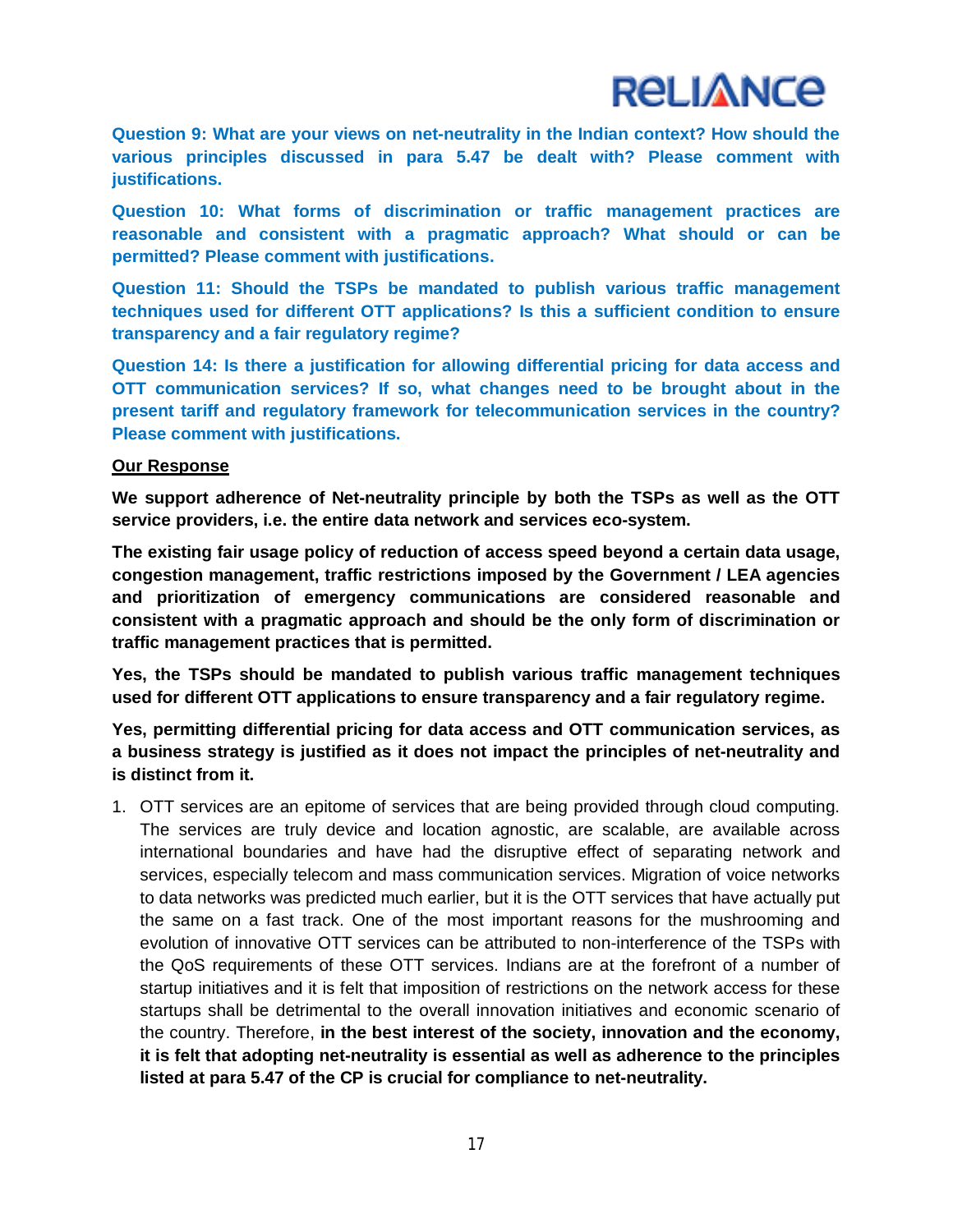- 2. **Services and Product Differentiation.** From the CP (chapter 5) it is appears that the principle of net neutrality addresses the requirement of ensuring **"No QoS differentiation, over the network, for the services irrespective of the OTT service"**. However, from the CP (Paras 6.1 and 6.22) it is also appears that the so called 'zero-rating' based product innovations of the TSPs (like RCom's Internet.Org) too have been construed as being a violation of the net neutrality principle. It is brought out that the objective of a service like internet.org is to enable non-internet users to come online and understand what the internet is about , thereby bridging the digital divide, while ensuring that the same set of services are available to all customers of the TSP in a non-discriminatory manner. Internet.Org, launched by RCom is purely a product for the users. Just as OTT service providers earn substantial revenues from alternate sources such as advertising / authentication services and create their product differentiation, from their competitors, by providing their services free of cost to the subscribers, similarly, TSPs too need to have the flexibility of product differentiation on account of being able to provide their services at the best terms for their subscriber, even at nil charges. Further, **it is clarified that at no point, the traffic on the RCom network is being prioritized for the websites that are allowed free access under Internet.Org and that all traffic is being handled in on a totally non-discriminatory basis.**
- 3. **Chile Net Neutrality Circular No. 40.** Chile banning zero rated apps has been quoted in the recent media hype generated due to this CP. The media hype has been quoting SUBTEL order, titled Circular No. 40, which they claim prohibited commercial offers that would waive data charges when using particular social media sites and applications. The head of SUBTEL, Undersecretary Huichalaf, in a conversation<sup>2</sup> with Wikimedia has clarified that "*he sees a clear difference between initiatives like Wikipedia Zero and the practices prohibited under Circular No. 40. He said that much of the media coverage had misreported the issues at stake. He also stressed that the order, which is not a law or a regulation, was intended to ban the specific practice of bundling zero-rated social media access with voice and data plans offered at that time (early April 2014) by local operators, and was not meant to be generalized or applied to other cases*." From this statement it is amply clear that the Chilean telecom regulator has only prohibited bundling of zero rated social media access with voice and data plans. However, zero rated products offered by telecom operators in Chile are legally permitted.

### 4. **Definition of 'Net-Neutrality'.**

- 4.1. IP was designed for provisioning services on best effort basis, i.e. it is conservative on send and best effort on receive. Though the entire non differentiated traffic is handled on the best effort basis, however, there can be instances wherein the TSPs are required to intervene with some form of traffic differentiation for network management and optimization which should be permitted.
- 4.2. Products pricing of TSPs' services, without the incentives for blocking / throttling / prioritizing the traffic, are part of valid business practices of a free market, and cannot be construed to be part of network functioning. Therefore, **'Net Neutrality' should**

 $\overline{a}$  $^{\text{2}}$  http://blog.wikimedia.org/2014/09/22/chilean-regulator-welcomes-wikipedia-zero/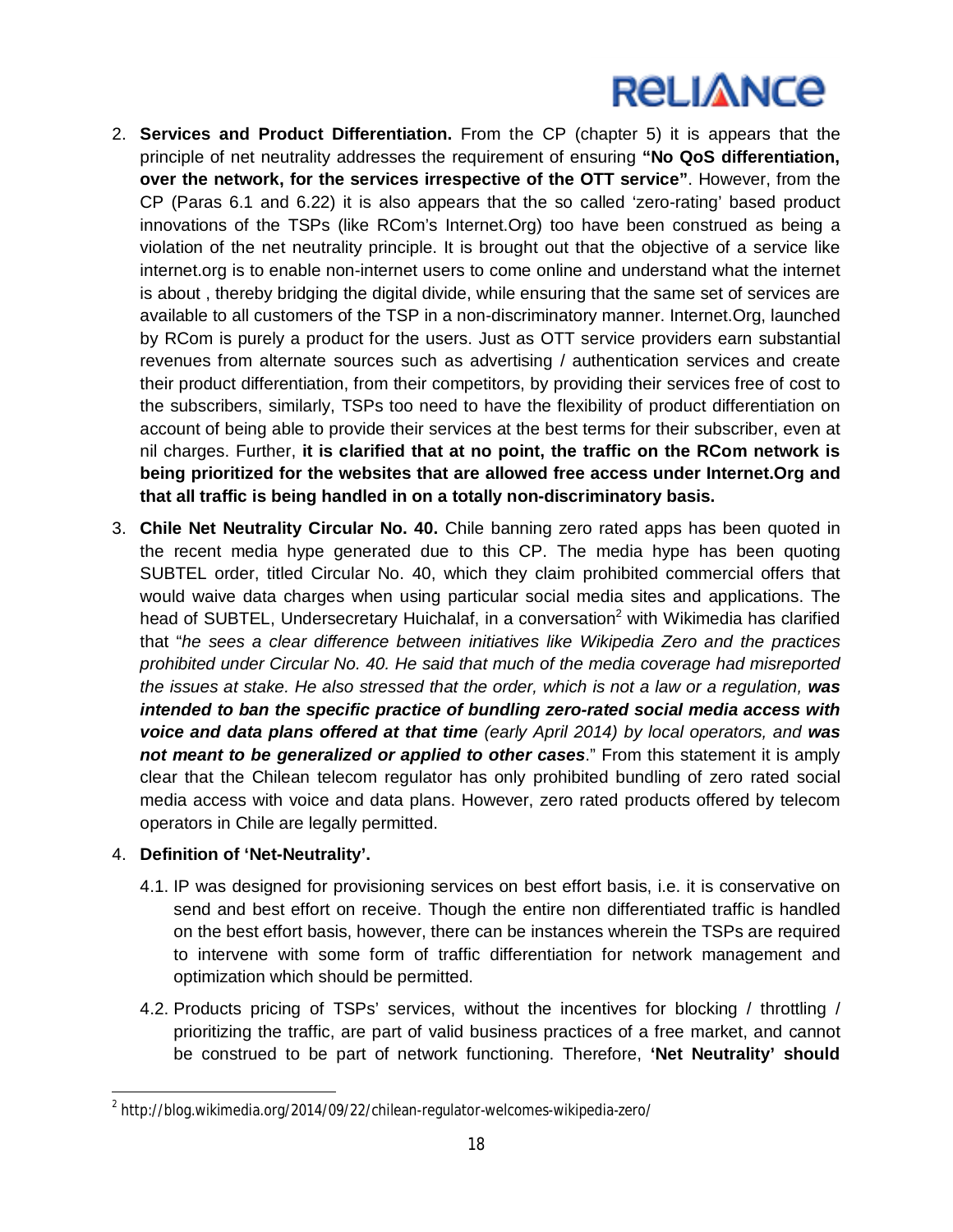

**construe that all data traffic over the data network and services eco-system should be treated equally. All stakeholders in the data network and services ecosystem should not be permitted to block / throttle / prioritize any data traffic.** Only exceptions to this rule, enforcement of which is not the TSPs discretion but mandated for implementation, should be as given below.

- 4.2.1. The existing fair usage policy of reduction of access speed beyond a certain data usage.
- 4.2.2. Congestion management for,
	- 4.2.2.1. Ensuring that the application latency is maintained within permissible limits at all times.
	- 4.2.2.2. Controlling any sabotage of the network through any kind of malpractice, such as flooding, DDOS attack, Malware, etc, which affects services for a large number of customers.
- 4.2.3. Lawful restrictions directed to be imposed by the Government / LEA agencies.
- 4.2.4. Prioritization for communications for emergency and disaster management services.

#### 5. **Product Differentiation as a Business Strategy.**

- 5.1. **Competitive Pricing.** In the Indian context, where the mobile penetration is low, operators will apply different product strategies to drive internet penetration. Operators should continue to have this flexibility. Some of these strategies may include driving a certain portfolio of services at a discounted price than normal as is prevalent for voice services in the form of Special tariff Vouchers (STVs). It is important to note the difference, between driving some services at discount to normal vs charging some services at premium to normal. RCom is not in favor of the latter. **Such products are purely a price based product differentiation from the competition and should be construed as a normal product offering business strategy from the TSP.** Also, **if the business model of the data network based communication / mass media services business entity's is for providing services free of cost to the consumers then in all fairness there should be no discrimination against the TSPs who too want to have a service product wherein they give their data services free of cost to the consumers.**
- 5.2. **Toll Free Services.** It is brought out that products wherein the websites pay for customer's usage are similar and equated to the toll free voice services / voice based products like free calling during night time / special packs for ISD or STD calls that various business entities / consumers subscribe to from the TSPs. **If the regulation permits business entities to have a toll free service available for voice then it is submitted that in all fairness there should be no discrimination against the data network based business entities as well.**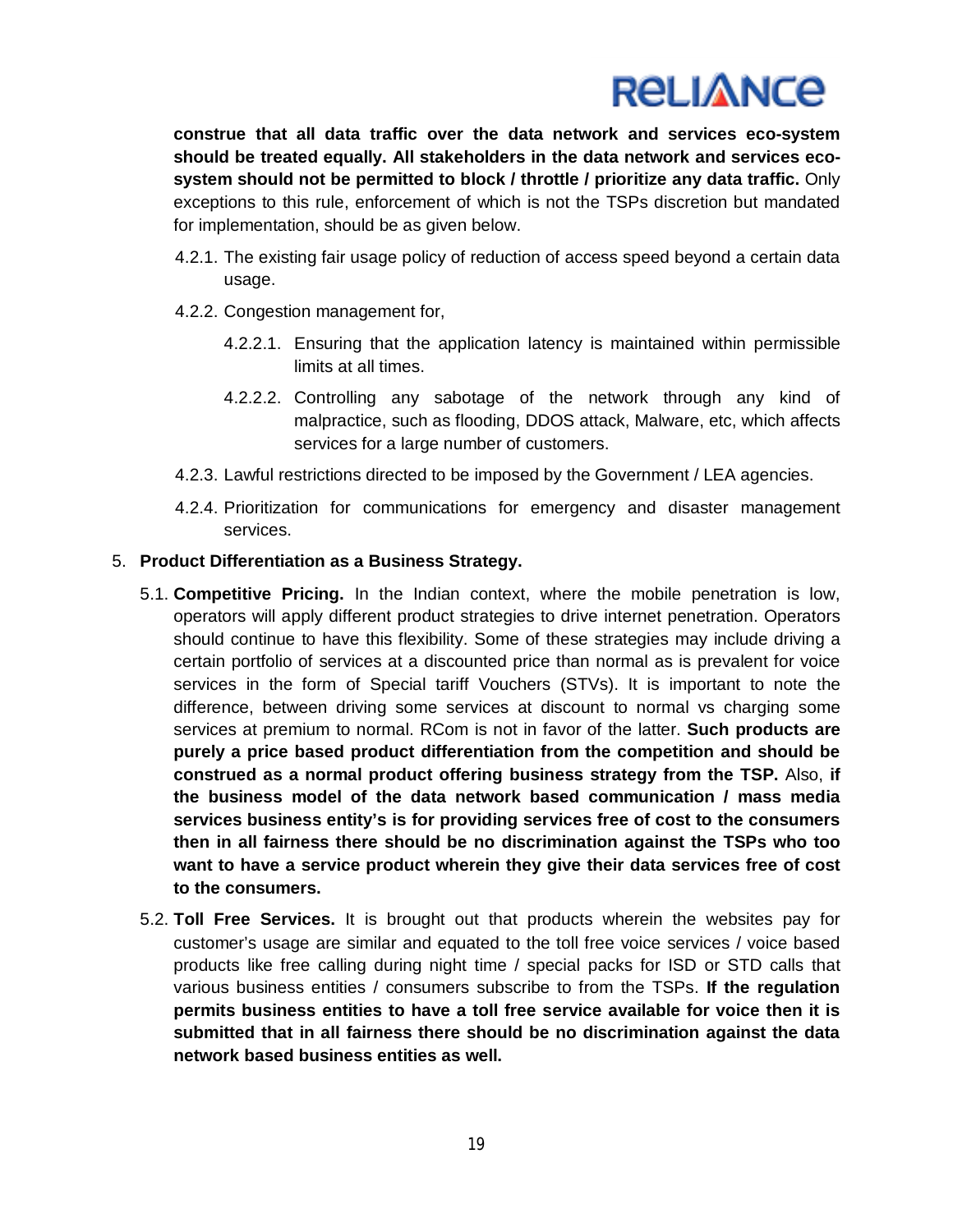5.3. **Time of Day, Access Speed and Data Volume packs as per Consumer's Choice.** Purchase of the type of data pack is an entirely consumer choice and the same should be ensured at all times. Depending on the utilization pattern of the consumer, the consumer themselves make the choice as to what data through put speeds he / she desires on his access device and the same is decided by him / her through the kind of data pack he / she purchases. For example<sup>3</sup> Swisscom which is the dominant carrier in the Switzerland, recently launched data throughput speed based tariff plans wherein five different download speeds, from 200 kilobytes per second to 100 megabytes per second are available to the consumers. As per Forrester's analyst Bieler, Speed-based pricing will become much more widespread in the years to come. Therefore, it is submitted that **the differential pricing of data packs on account of the speed of access, data volumes, time of day and other criteria basis Customer discretion and preferences that the TSPs offer should be considered as a business strategy for promoting their business.**

## 6. **Uniform Tariffs Verses Paying for Consumer Preferred Usage Only.**

- 6.1. The consumers today are burdened with a lot of frivolous choices, be it the pre-loaded apps in their handsets or the content available on the internet. The recent media and social network campaign has been clamoring for uniform payment for net access. It is brought out that in case all content on the network is charged uniformly, at say a base rate and no data packs are made available in the market, then the customer would end up paying much more for the selected set of service that he / she wishes to use the most. Forrester's analyst Bieler has cautioned that "The problem with simple flat rates is that they open the door to OTT providers and data free riders, where a small percentage of users consume an over proportional percentage of data traffic<sup>4</sup>." On the other hand, one of the best business practices prevalent today is that of making the consumer pay for his preferred usage only and the website bundled tariff plans provide the best value for money as the consumer has the choice of what he wishes to spend more on and hence pays for what he uses the most instead of getting bogged down with unnecessary and unwanted data usage and uniform charges. **The OTT and URL based tariff plans afford the flexibility of making the consumer paying for his preferred usage only and hence are to the consumer's advantage.**
- 6.2. **VoIP OTT Services compete with traditional paid voice.** OTT services providing VoIP services have a very high risk to voice revenues which are 80% of TSP's revenue and for which the TSP has spent millions of dollars in infrastructure cost. TSPs should have flexibility to charge OTT services separately outside of the data plans. As an example, TSP should have flexibility to exclude VoIP calls from the standard data plans and offer special plans meant only for VoIP.

 $\overline{a}$ <sup>3</sup>http://blogs.forrester.com/dan\_bieler/12-12-04-

speed\_based\_pricing\_points\_the\_way\_for\_carriers\_to\_respond\_to\_ott\_attacks\_on\_communication\_services

<sup>4</sup> http://fortune.com/2014/06/23/telecom-companies-count-386-billion-in-lost-revenue-to-skype-whatsappothers/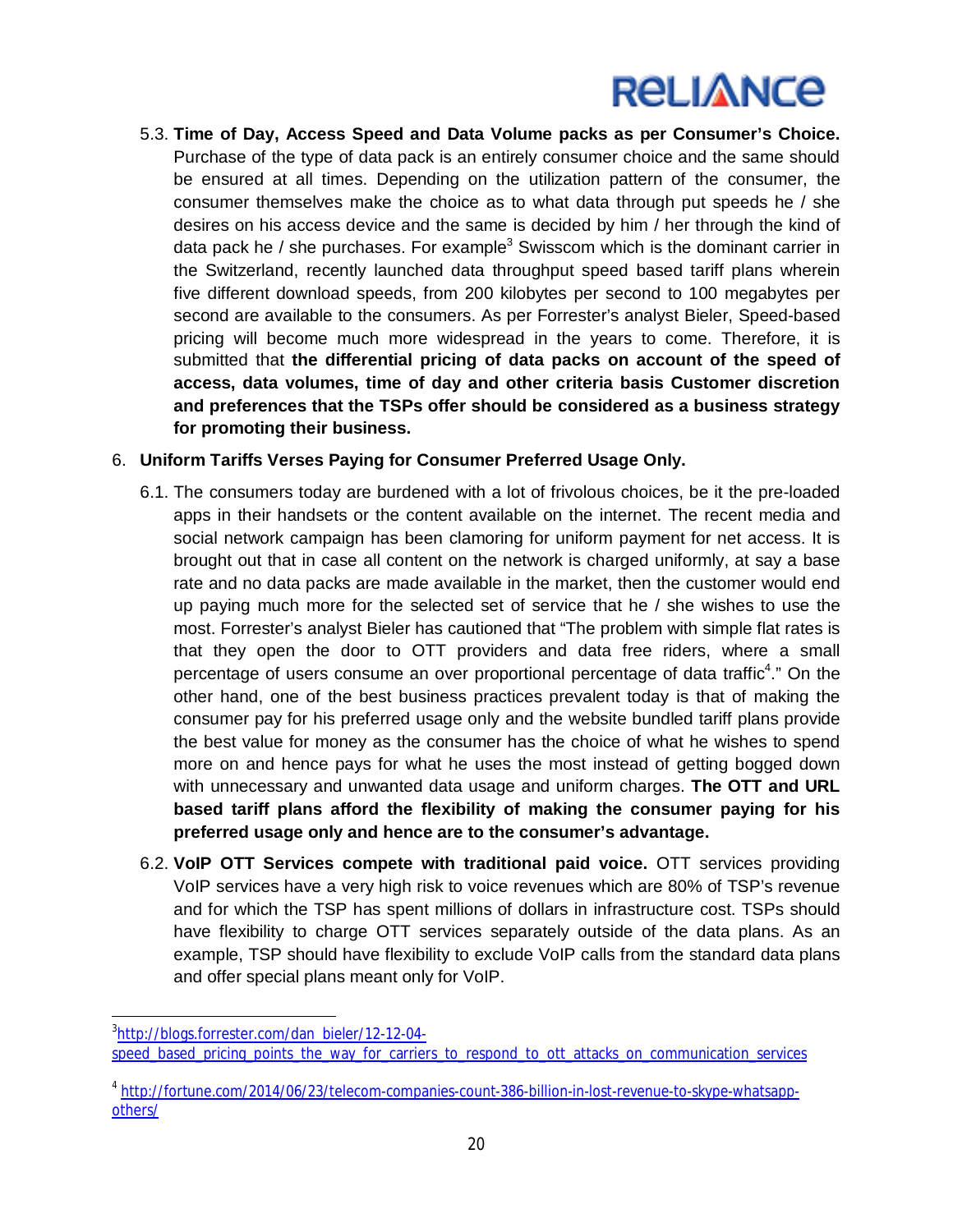- 7. **TSPs not a Censor Board.** It is brought out that the consumers today have the freedom to choose what content they would like to see and that the TSPs have no right to act as the censor board trying to curtail / restrict the freedom of the consumer. Accordingly, mandating net neutrality for ubiquitous availability of content over the internet is a must. Moreover, **imposition of any restriction on the content over the internet is the purview of the government and the TSPs should not be made responsible for the same.**
- 8. **Customer Choice shaping.** It is a well known fact that the business model of most of the web based search applications, be it for knowledge, jobs or even matrimony, is to provide preferential search outcomes for a price. Even the user devices are preloaded with apps that the consumer hardly utilizes / or for which the handset manufacturer has interests, e.g. Skype is preloaded in all Windows OS based devices whereas most of the Google applications are preloaded in Android OS based handsets. Such practices tend to aid shaping of consumer choices and should be curbed. However, as far as apps are concerned, history has shown that unless an app is as per the liking of the masses, how much so ever the consumer is enticed by the app provider / the TSP, the consumer opts for utilizing the better app. Successful adoption of Facebook when Orkut was already well established in the market and the success of WhatsApp over multiple other messaging options (especially JOYN, a default communication eco-system developed collectively by a consortium of operators) being available, over the internet, bear testimony to this fact. Hence, **the contention that discounting / free availability of certain apps shall diminish the chances of other similar but newer apps to succeed is unfounded.**
- 9. **Premium Services.** In our response to question no 5 (para 2.5), it has been brought out that net neutrality is no more limited to the network alone. It is the OTT service provider itself, who can resort to provisioning preferential / differential services for the same type of service. Examples of the same are (a) LinkedIn providing preferential service for the customers who pay for its services, (b) Yahoo providing advertisement / spam free mailing services for a payment. Therefore, it is once again reiterated that **the principles of net neutrality should be applicable to the OTT service providers as well.**
- 10. **Permissible Traffic Management Practices.** Apart from the network elements, QoS for data traffic is also dependent on multiple factors like the server computing capability, its LAN port through put capacity and even the end user device and usage patterns. Since the applications are developed with a certain requirement of latency that they can withstand for ensuring quality of service, prescribing differential traffic management through manual intervention could potentially lead to a chaotic situation on the network. Therefore, once net neutrality as a norm is promulgated, in the interest of the QoS and user experience, **the only forms of discrimination or traffic management practices that are reasonable and consistent with a pragmatic approach and that should be permitted are,**
	- 10.1. **The existing fair usage policy of reduction of access speed beyond a certain data usage.**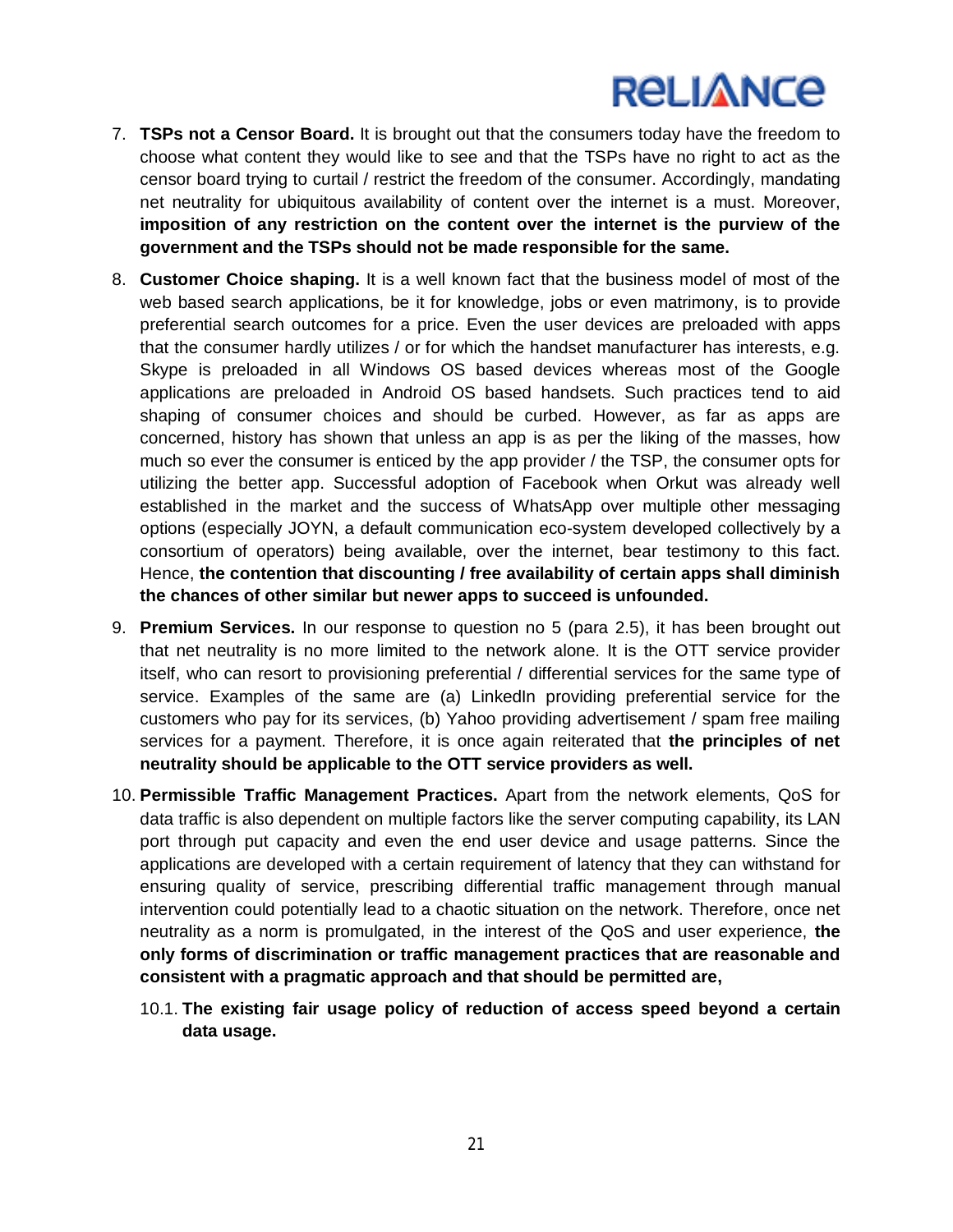

- 10.2. **Congestion management for,**
	- 10.2.1. **Ensuring that the application latency is maintained within permissible limits at all times.**
	- 10.2.2. **Controlling any sabotage of the network through any kind of malpractice, such as flooding, etc, which affects services for a large number of customers.**
- 10.3. **Lawful restrictions directed to be imposed by the Government / LEA agencies.**
- 10.4. **Prioritization for communications for emergency and disaster management services.**
- 11. **Transparency Assurance.** Promulgation and enforcement of net neutrality principles shall ensure that all OTTs are able to utilize the network as per their application's inherent QoS requirements as per their type of service. Any violation of these principles shall lead to customer dissatisfaction with the services of that operator. Hence, TSPs and OTT service providers should be mandated,
	- 11.1. **To self certify that their services are not biased for any particular service in the cyber space and that all OTT services over their network are treated as per their inherent QoS requirement.**
	- 11.2. **To publish traffic management techniques, as listed at para 10 above, used for different OTT applications to ensure transparency and a fair regulatory regime.**

#### **Our Recommendations**

12. In view of the foregoing,

- 12.1. **'Net Neutrality' should construe that all data traffic over the data network and services eco-system should be treated equally. All stakeholders in the data network and services eco-system should not be permitted to block / throttle / prioritize any data traffic.**
- 12.2. **Net neutrality should be advocated and enforced over the entire ecosystem for internet services within India and all endeavours should be made for ensuring its compliance across the globe.**
- 12.3. **Price based product differentiation is important for inducing competition and should be construed as a normal product offering business strategy from the TSP.**
- 12.4. **In all fairness there should be a level playing field for the TSPs and OTT services providers for provisioning cost free services as a legitimate business model.**
- 12.5. **The regulation for permitting business entities to have a toll free service should be applied ubiquitously across the entire communication eco-system.**
- 12.6. **The current practice of differential pricing of data packs on account of the speed of access, data volumes, time of day and other criteria basis Customer**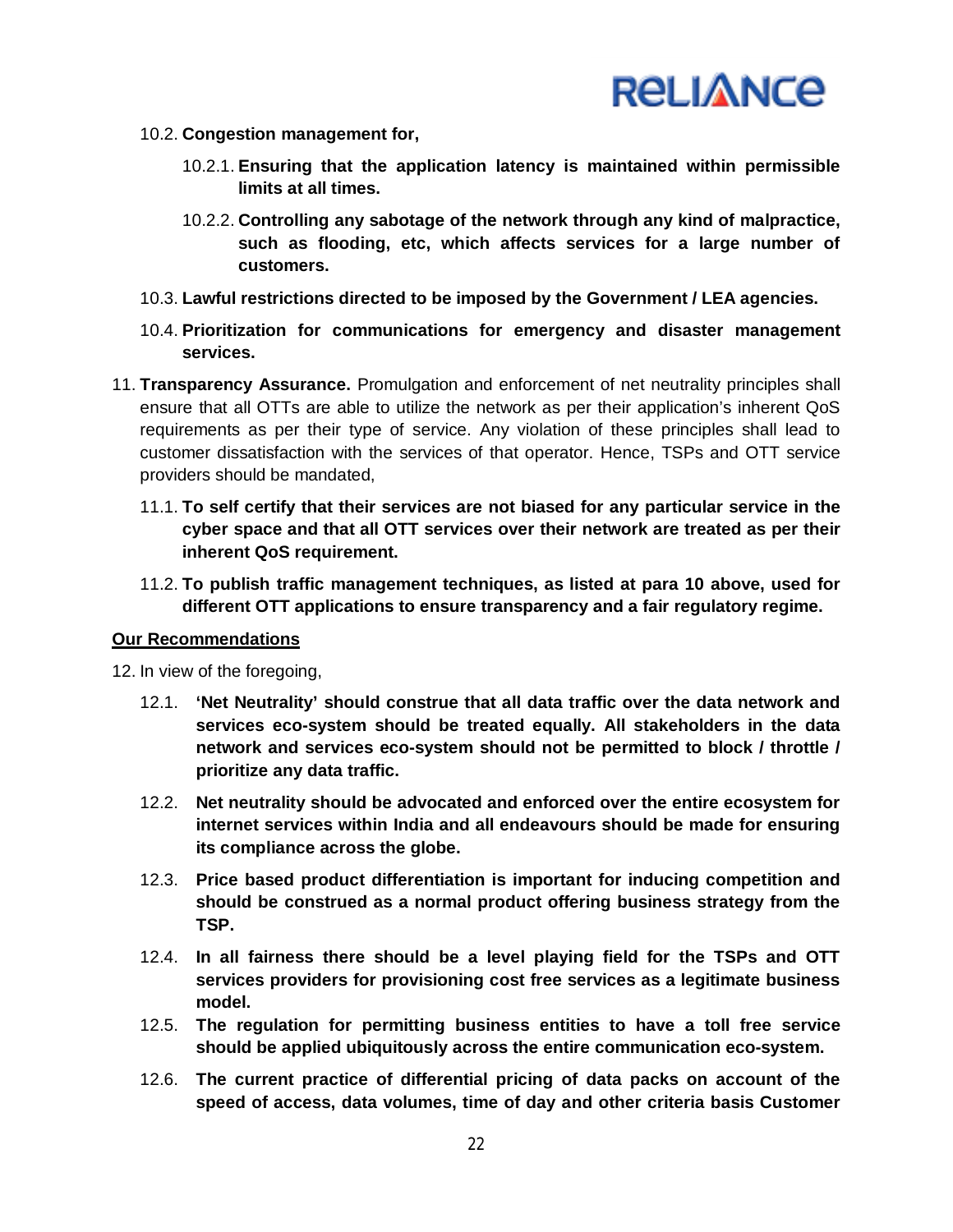

**discretion and preferences should be considered as a valid business strategy for promoting business and should be persisted with.**

- 12.7. **The OTT based tariff plans that afford the flexibility of making the consumer pay for his preferred usage only are advantageous to the consumers and should be continued with.**
- 12.8. **Imposition of any restriction on the content over the internet is the purview of the government and the TSPs should not be made responsible for the same.**
- 12.9. **The contention that discounting / free availability of certain apps shall diminish the chances of other similar but newer apps to succeed is unfounded.**
- 12.10. **The existing fair usage policy of reduction of access speed beyond a certain data usage, congestion management, traffic restrictions imposed by the Government / LEA agencies and prioritization of emergency communications are considered reasonable and consistent with a pragmatic approach and should be the only form of discrimination or traffic management practices that are permitted.**
- 12.11. **TSPs and OTT service providers should be mandated to self certify that their services are not biased for any particular service in the cyber space and that all OTT services, over their network / originating from their servers, are treated as per their inherent QoS requirement.**
- 12.12. **TSPs can be mandated to publish traffic management techniques which are mandated by Government / LEA authorities / as required for ensuring unequivocal and equal QoS on their networks for different OTT applications to ensure transparency and a fair regulatory regime.**

**Question 12: How should the conducive and balanced environment be created such that TSPs are able to invest in network infrastructure and CAPs are able to innovate and grow? Who should bear the network upgradation costs? Please comment with justifications.**

#### **Our Response**

**Conducive and balanced environment can be created such that TSPs are able to invest in network infrastructure and CAPs are able to innovate and grow by ensuring that any contractual agreements between the OTT services providers and the TSPs is left to mutual agreements between them without compromising Net Neutrality principles.**

**CAPs can be asked to bear the network upgradation costs; if not directly with the TSPs, they can be asked to contribute to the USOF for the same.**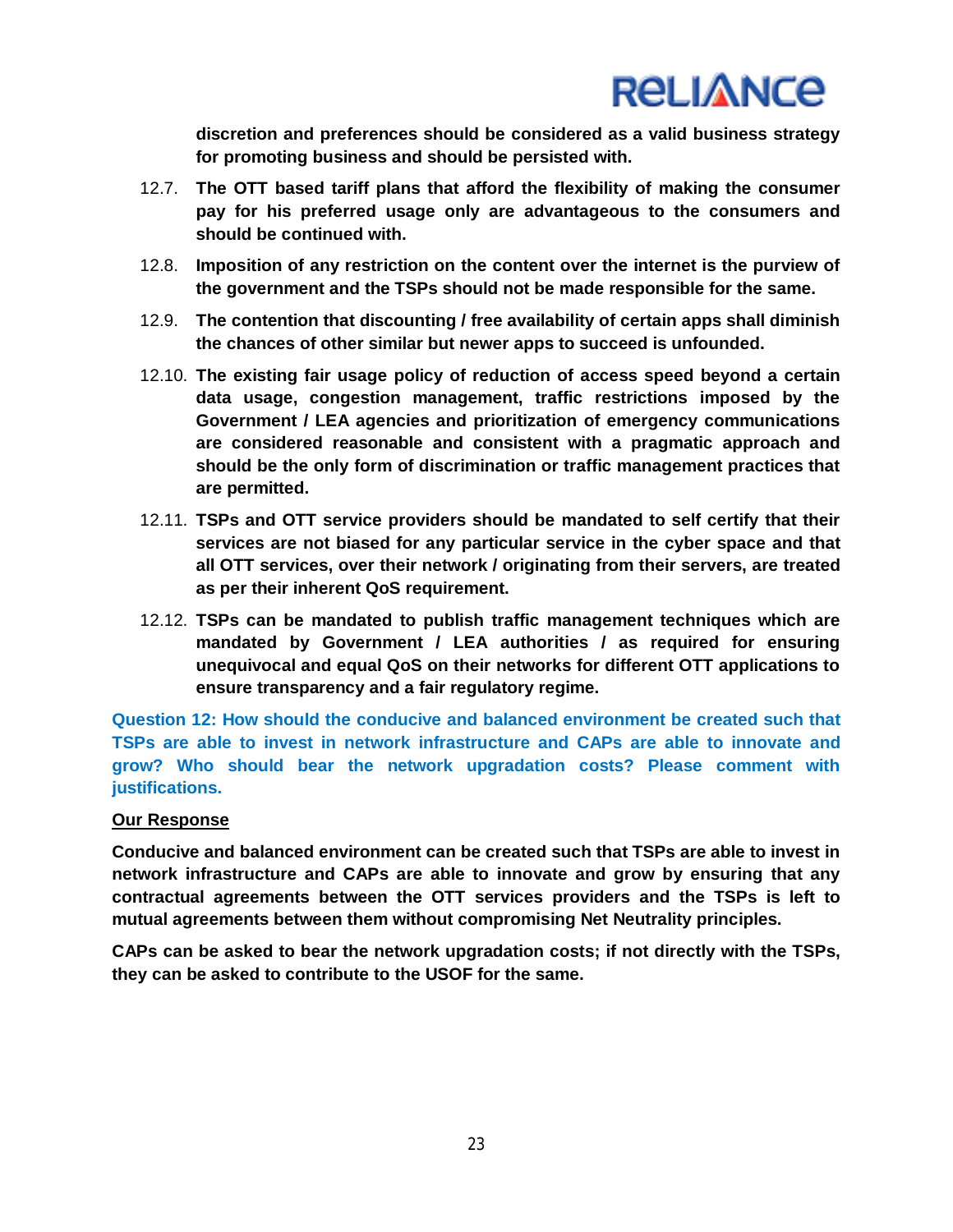**Question 13: Should TSPs be allowed to implement non-price based discrimination of services? If so, under what circumstances are such practices acceptable? What restrictions, if any, need to be placed so that such measures are not abused? What measures should be adopted to ensure transparency to consumers? Please comment with justifications.**

### **Our Response**

## **No, TSPs should not be allowed to implement non-price based discrimination of services.**

- 1. As brought out at para 1 of our response to question nos. 9, 10 and 11, OTT services have transformed the communication landscape through their imaginative innovations. These innovative initiatives were possible only due to the freedom the innovators enjoyed while developing these applications. They were free of encumbrances of any licensing regime and hence were able to conceive, develop and deploy their services. The mass scale adoption of these services is indicative of their ability to meet the communication aspirations of the current generation. Therefore, it is imperative that the unrestricted environment be persisted with for ensuring continued innovation through OTT services and the **TSPs should not be allowed to implement non-price based discrimination of services.**
- 2. The only circumstances under which TSPs should be allowed to implement non-price based discrimination of services are the ones listed at para 3 of our response to question nos. 9, 10 and 11. The same are reproduced below,
	- 2.1. The existing fair usage policy of reduction of access speed beyond a certain data usage.
	- 2.2. Congestion management for ensuring that the application latency is maintained within permissible limits at all times.
	- 2.3. Lawful restrictions directed to be imposed by the Government / LEA agencies.
	- 2.4. Prioritization for communications for emergency and disaster management services.
- 3. **The existing regulatory restrictions and legal requirements are considered adequate for negating the misuse of these measures.** Additionally, TSPs and OTT service providers should be mandated to self certify that their services are not biased for any particular service in the cyber space and that all OTT services, over their network / originating from their servers, are treated as per their inherent QoS requirement.

#### **Our Recommendations**

- 4. In view of the foregoing, following are recommended,
	- 4.1. **TSPs should not be allowed to implement non-price based discrimination of services.**
	- 4.2. **The only circumstances under which TSPs should be allowed to implement non-price based discrimination of services are the ones listed at para 4 of our response to question nos. 9, 10, 11 and 14.**
	- 4.3. **The existing regulatory restrictions and legal requirements are considered adequate for negating the misuse of these measures.**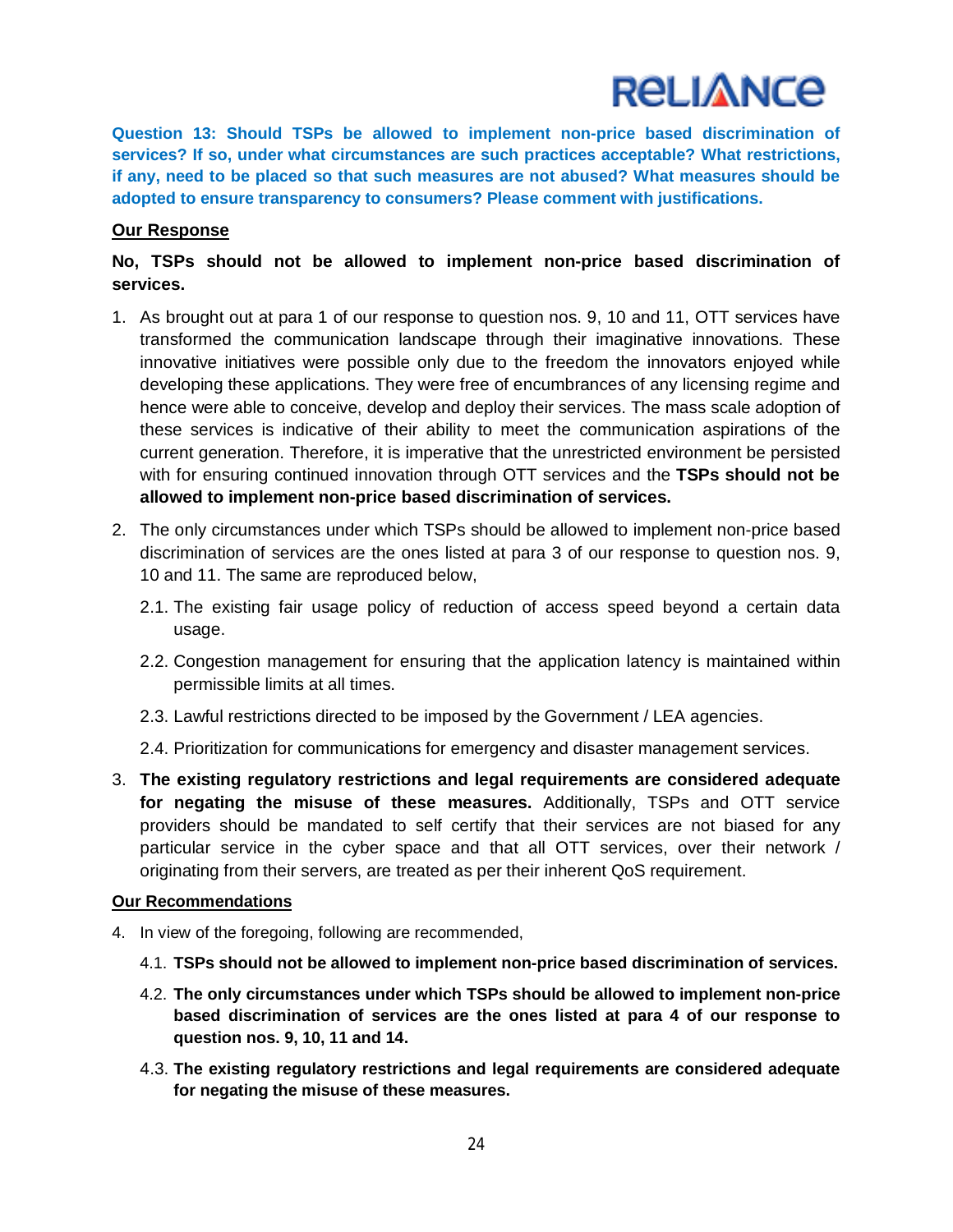

**Question 15: Should OTT communication service players be treated as Bulk User of Telecom Services (BuTS)? How should the framework be structured to prevent any discrimination and protect stakeholder interest? Please comment with justification.**

### **Our Response**

## **No, OTT communication service players should not be treated as Bulk User of Telecom Services (BuTS).**

- 1. OTT services have gained traction only and only due to the fact that an individual was free to develop and deploy the application without any undue burden of any access fee type charges. The access to these applications is dependent totally on its mass appeal value as it is the customers who pulls the services from his end if and only if he / she finds it useful.
- 2. The OTT services providers are indeed coming up with multiple solutions in collaboration with the TSPs for providing services in the existing net neutral environment. It is perceived that any change of the net neutral environment shall throttle the mushrooming of imaginative ideas and hence, innovations.
- 3. A new OTT service provider would be at a disadvantage if he is made to pay for bulk services without having a substantial subscriber base. Also, when an OTT service provider does not pay the TSP for the bulk usage, enforcement of commercial dispute resolution, as is being done for say PoI, shall necessitate blocking / throttling of the said OTT services by the TSP. **Such a measure shall be in contravention to the net neutrality policy and would be detrimental to the welfare and well being of the society at large.**

#### **Our Recommendations**

- 4. In the best interest of the society and to encourage imaginative thinking and development of innovative applications it is recommended that,
	- 4.1. **Classifying OTT services as BuTS shall negate the advantage of a net neutral environment and shall be an inhibitor for innovations.**,
	- 4.2. **OTT communication service players should not be treated as Bulk User of Telecom Services (BuTS).**

**Question 16: What framework should be adopted to encourage India specific OTT apps? Please comment with justifications.**

#### **Our Response**

- 1. Measures as given below are suggested to be adopted for encouraging India specific OTT apps.
	- 1.1. **Promulgating and Enforcing Net Neutrality.** OTT services have been adopted due to the value add they could uniformly offer for the consumers at the cost of the customer's regular data plan. As has been emphasized earlier in our response to various question of the CP, for innovation to blossom, it is imperative that the service provisioning environment is equated for the startups as well as the established players, i.e. net neutrality as a policy is at the core of ensuring creation of innovative OTT services.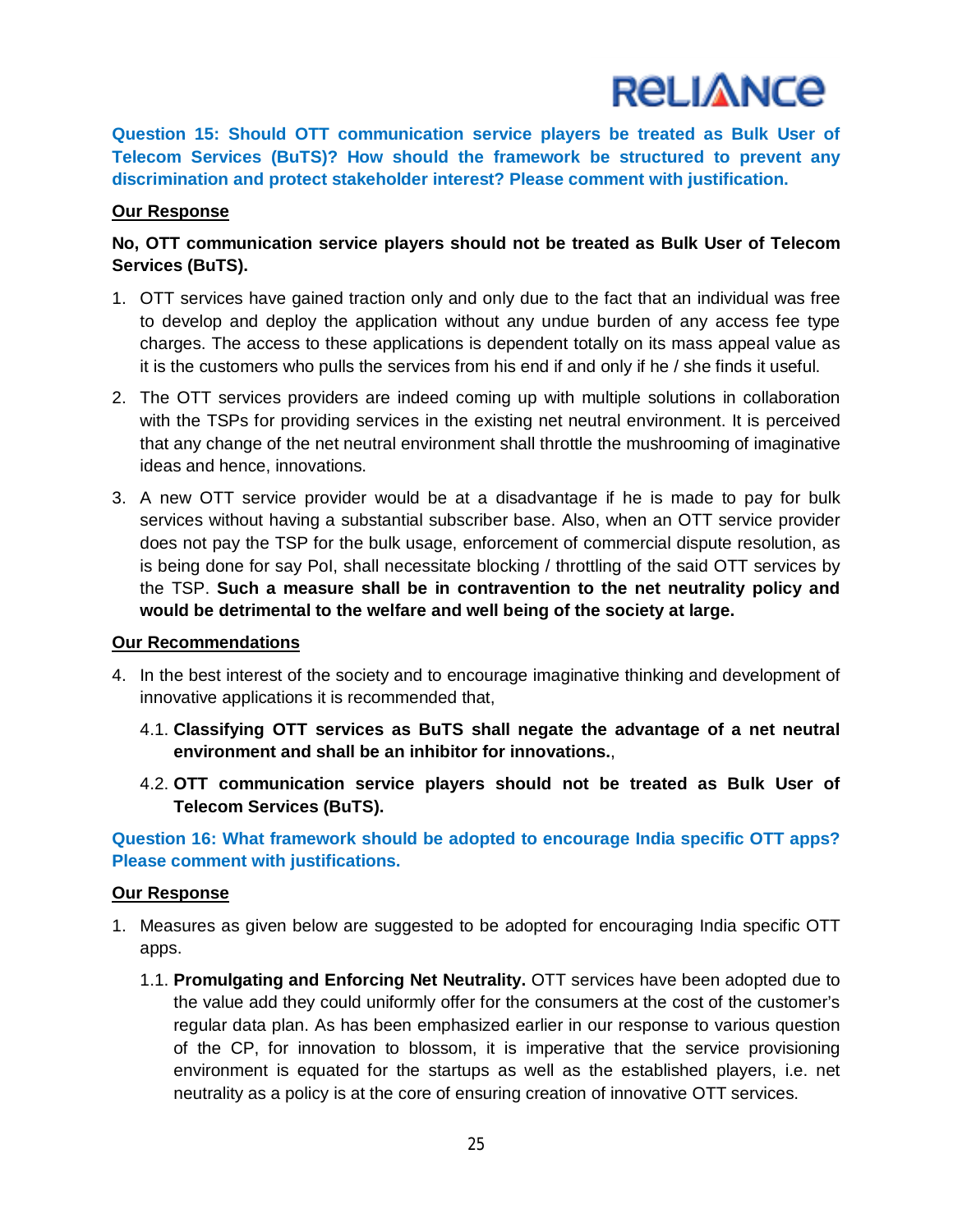

- 1.2. **Local Vernacular based Content.** The current dispensation of India has embarked on an ambitious program called 'Digital India' which shall aid in popularizing data services. It is but natural that once people start getting used to the convenience of getting services at their finger tips, they would be wanting more and more of data services, similar to the ones available in English language, in their colloquial vernacular. Therefore, concerted efforts should be made and due encouragement, in terms of financial aid, etc, should be provided to promising OTT applications development initiatives in the country.
- 1.3. **Classifying startups as SMEs.** In order to provide a fillip to the startup initiatives of students / small entrepreneurs, it is suggested that the government should classify them as SMEs to enable availability of various concessions and ease of financing.
- 1.4. **Creation of Centers of Excellence (CoE) in universities as a PPP initiative.** Most of the innovative app development work is undertaken by the fertile minds of the students stuying in universities and various other institutions. Accordingly, it is suggested that the government can consider creation of Centers of Excellence (CoE) in universities in a PPP model with the private industry for encouraging app developmental work.
- 1.5. Some other measures suggested are as follows,
	- 1.5.1. **Reduced Customs duty on hardware (server) imports.**
	- 1.5.2. **Local and indigenous CPE manufacturing.**
	- 1.5.3. **Initial tax breaks for India specific OTT service providers.**
	- 1.5.4. **Provisioning of subsidized power for the initial incubation and nascent stage of the OTT services.**

#### **Our Recommendations**

2. It is recommended that for encouraging development and deployment of India specific OTT apps, the government is suggested to **(a) promulgate and enforce net neutrality, (b) provide special incentives for developing apps in local vernacular, (c) classify startups as SMEs, (d) create of Centers of Excellence (CoE) in universities as a PPP initiative, (e) reduce customs duty on hardware (server) imports, (f) encourage local and indigenous CPE manufacturing, (g) provide initial tax breaks for India specific OTT service providers and (h) provision subsidized power for the initial incubation and nascent stage of the OTT services.**

**Question 18: Is there a need to regulate subscription charges for OTT communication services? Please comment with justifications.**

#### **Our Response**

#### **No, there is no need to regulate subscription charges for OTT communication services.**

1. The basic business model for OTT services is based on earnings from advertisement services for which they need to acquire as large a customer base as possible. As it is, in majority of the occasions except for non-SIM devices, an OTT services customer has to first